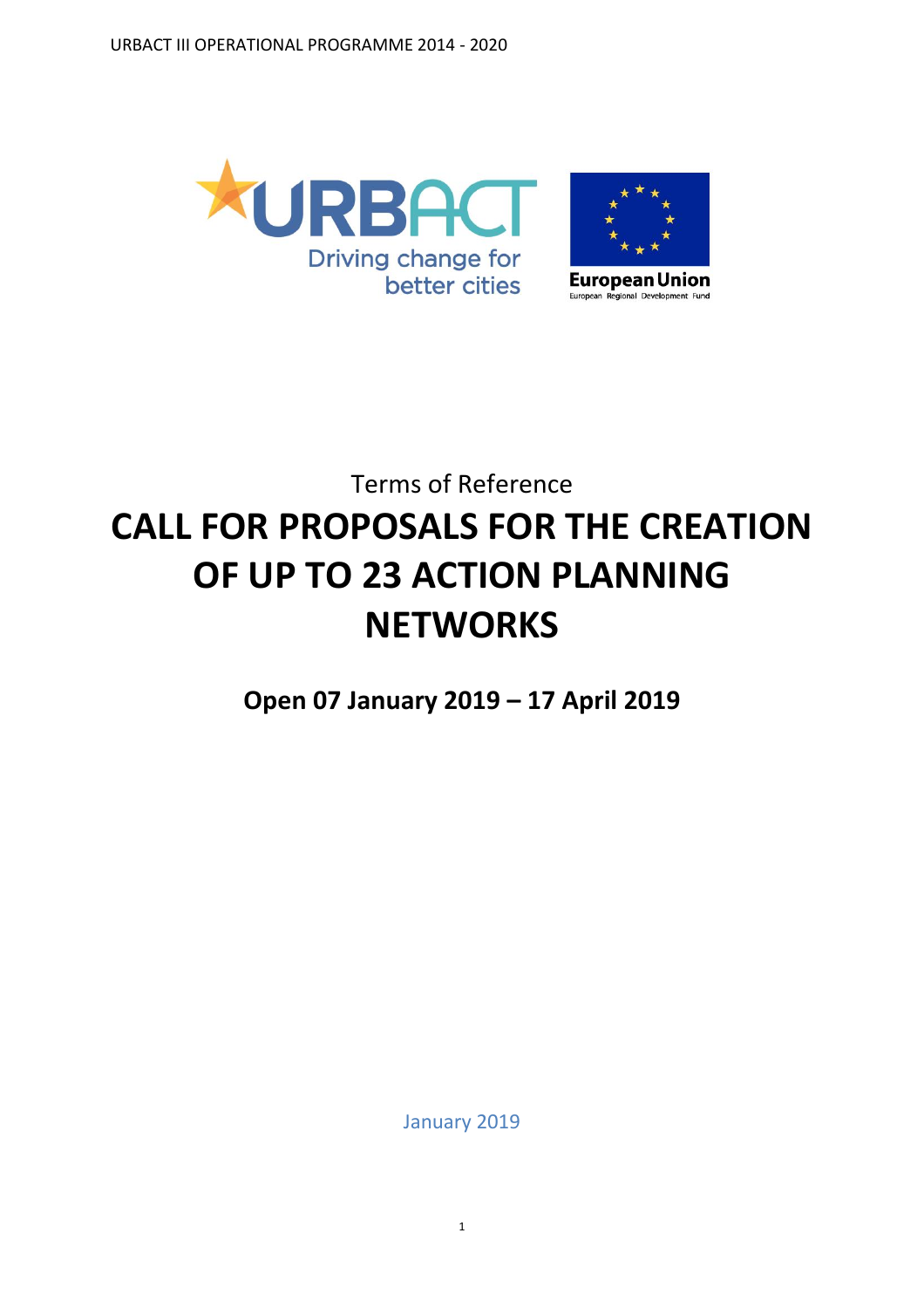# **TABLE OF CONTENT**

| 1.1.  |                                                                    |  |
|-------|--------------------------------------------------------------------|--|
| 1.2.  |                                                                    |  |
| 1.3.  |                                                                    |  |
|       |                                                                    |  |
| 2.1.  |                                                                    |  |
| 2.2.  |                                                                    |  |
|       |                                                                    |  |
| 3.1.  |                                                                    |  |
| 3.2.  |                                                                    |  |
|       |                                                                    |  |
| 4.1.  |                                                                    |  |
| 4.2.  |                                                                    |  |
| 4.3.  |                                                                    |  |
|       |                                                                    |  |
| 5.1.  |                                                                    |  |
| 5.2.  |                                                                    |  |
|       |                                                                    |  |
| 6.1.  |                                                                    |  |
| 6.2.  |                                                                    |  |
| 6.3.  |                                                                    |  |
|       | SECTION 7 - THE CREATION OF ACTION PLANNING NETWORKS - A TWO-PHASE |  |
|       |                                                                    |  |
| 7.1.  |                                                                    |  |
| 7.2.  |                                                                    |  |
|       | SECTION 8 - DETAILED PROCEDURE FOR THE CREATION OF ACTION PLANNING |  |
|       |                                                                    |  |
| 8.1.  |                                                                    |  |
| 8.2.  |                                                                    |  |
| 8.3.  |                                                                    |  |
| 8.4.  |                                                                    |  |
| 8.5.  | Stage 4 - Submission to the Monitoring Committee and approval 24   |  |
|       |                                                                    |  |
|       |                                                                    |  |
|       |                                                                    |  |
|       |                                                                    |  |
| 12.1. |                                                                    |  |
| 12.2. |                                                                    |  |
| 12.3. |                                                                    |  |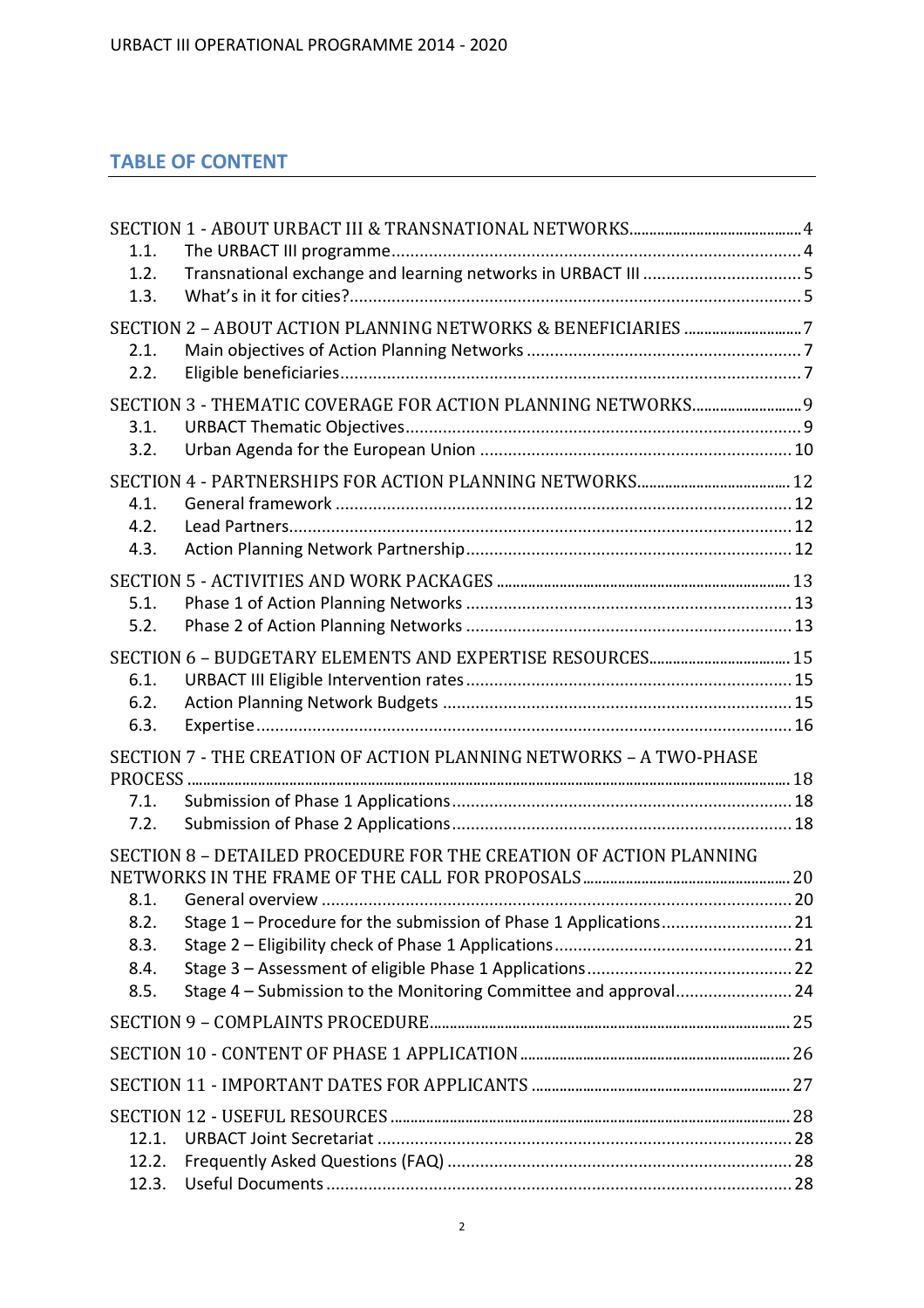| ANNEX 1 - OUTLINE OF MAIN COMPONENTS OF THE APPLICATION FORM 29   |  |
|-------------------------------------------------------------------|--|
| ANNEX 2 - TEMPLATE LETTER OF COMMITMENT FOR THE LEAD PARTNER  31  |  |
| ANNEX 3 - TEMPLATE LETTER OF COMMITMENT FOR A PROJECT PARTNER  32 |  |
| ANNEX 4 - TEMPLATE LETTER OF INTENT FROM PROPOSED EXPERTS 33      |  |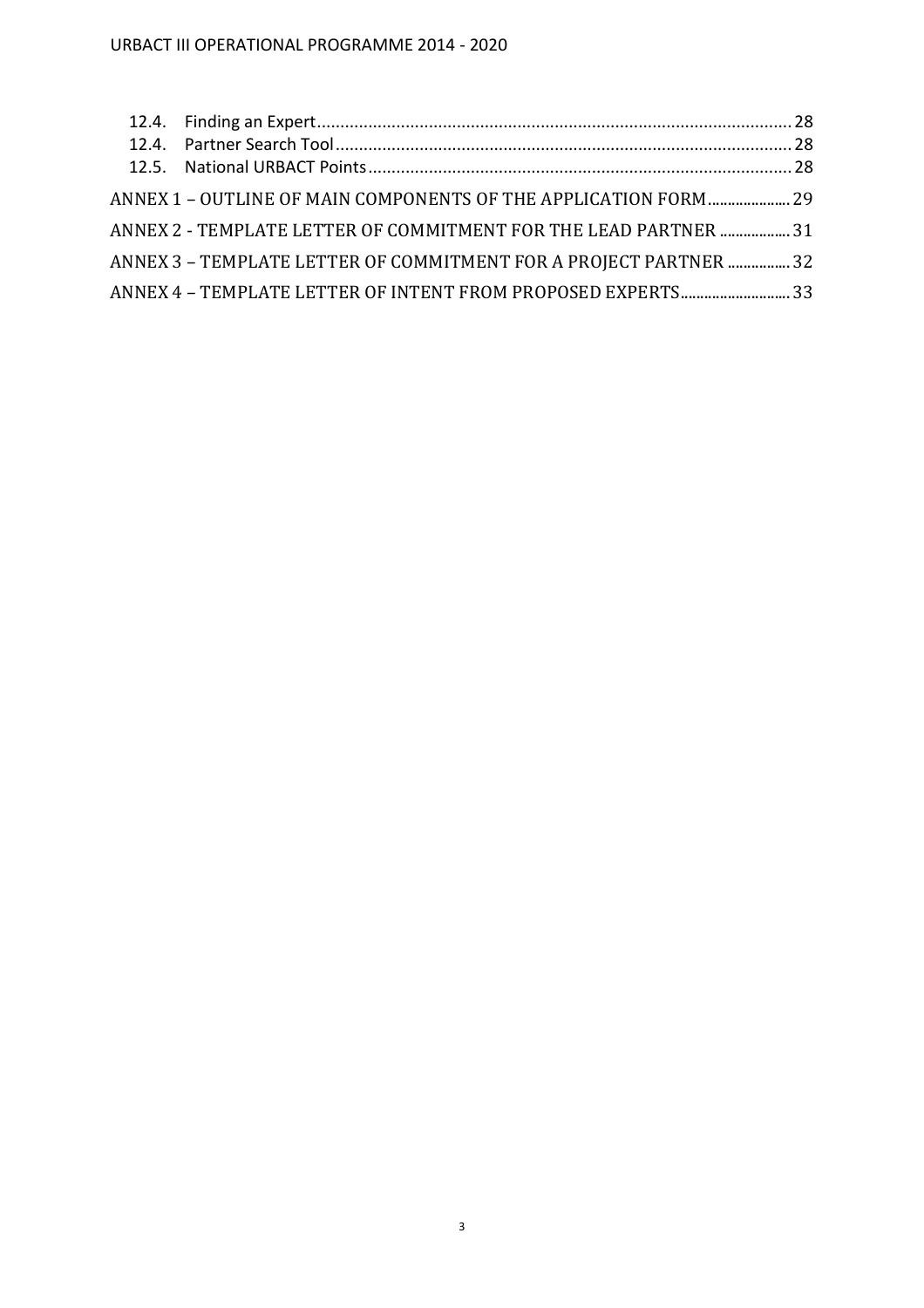## **INTRODUCTION – CALL FOR PROPOSALS**

The URBACT III Operational Programme (CCI 2014TC16RFIR003) was officially adopted on 12 December 2014 by Commission Implementing Decision C(2014) 9857. The adopted Operational Programme (OP) can be found on the URBACT website $^1$ .

The OP foresees that URBACT III shall improve the design and implementation of sustainable integrated urban strategies and action plans in cities. To do so, the programme will finance transnational networks to be created by means of calls for proposals.

**In this context, the "Commissariat Général à l'Egalité des Territoires" (CGET) (France), Managing Authority of the URBACT III Operational programme, issues a CALL FOR PROPOSALS FOR THE CREATION OF UP TO 23 ACTION PLANNING NETWORKS.**

The terms of reference of the present call for proposals have been approved by the URBACT III Monitoring Committee on 4<sup>th</sup> December 2018.

**This Call for Proposals is open from 07 January 2019 until 17 April 2019, 15:00 CET<sup>2</sup> .**

## <span id="page-3-0"></span>**SECTION 1 - ABOUT URBACT III & TRANSNATIONAL NETWORKS**

#### <span id="page-3-1"></span>**1.1. The URBACT III programme**

The URBACT III Programme is part of the European Territorial Cooperation Objective of the Structural Fund policies for the period 2014-2020. The URBACT III Programme is financed through the ERDF, for which principles and regulations are laid down in EU Regulations N° 1303/2013, 1301/2013 and 1299/2013.

URBACT's mission is to enable cities to work together and develop integrated solutions to common urban challenges, by networking, learning from one another's experiences, drawing lessons and identifying good practices to improve urban policies.

URBACT promotes exchange and learning between cities. It uses European Structural Funds to achieve its goals. It does not finance physical investments.

As stated in the Operational Programme, URBACT III is driven by the following specific objectives:

- To improve the capacities of cities to manage sustainable urban policies and practices in an integrated and participative way
- To improve the design of sustainable urban strategies and action plans in cities
- To improve the implementation of sustainable urban strategies and action plans in cities
- To ensure that practitioners and decision-makers at all levels (EU, national, regional and local) have increased access to URBACT thematic knowledge and share know-how on sustainable urban development

 $\overline{a}$ 

<sup>&</sup>lt;sup>1</sup> The URBACT III Operational Programme is availabl[e here](http://urbact.eu/sites/default/files/u_iii_op_adopted_12_december_2014.pdf)

<sup>&</sup>lt;sup>2</sup> The online tool for submitting Proposals for Phase 1, Synergie-CTE, will close at 15:00 pm CET on 17 April 2019. More details on the submission procedure for Phase 1 proposals are provided in the sections 7 and 8 of the present Call for Proposals.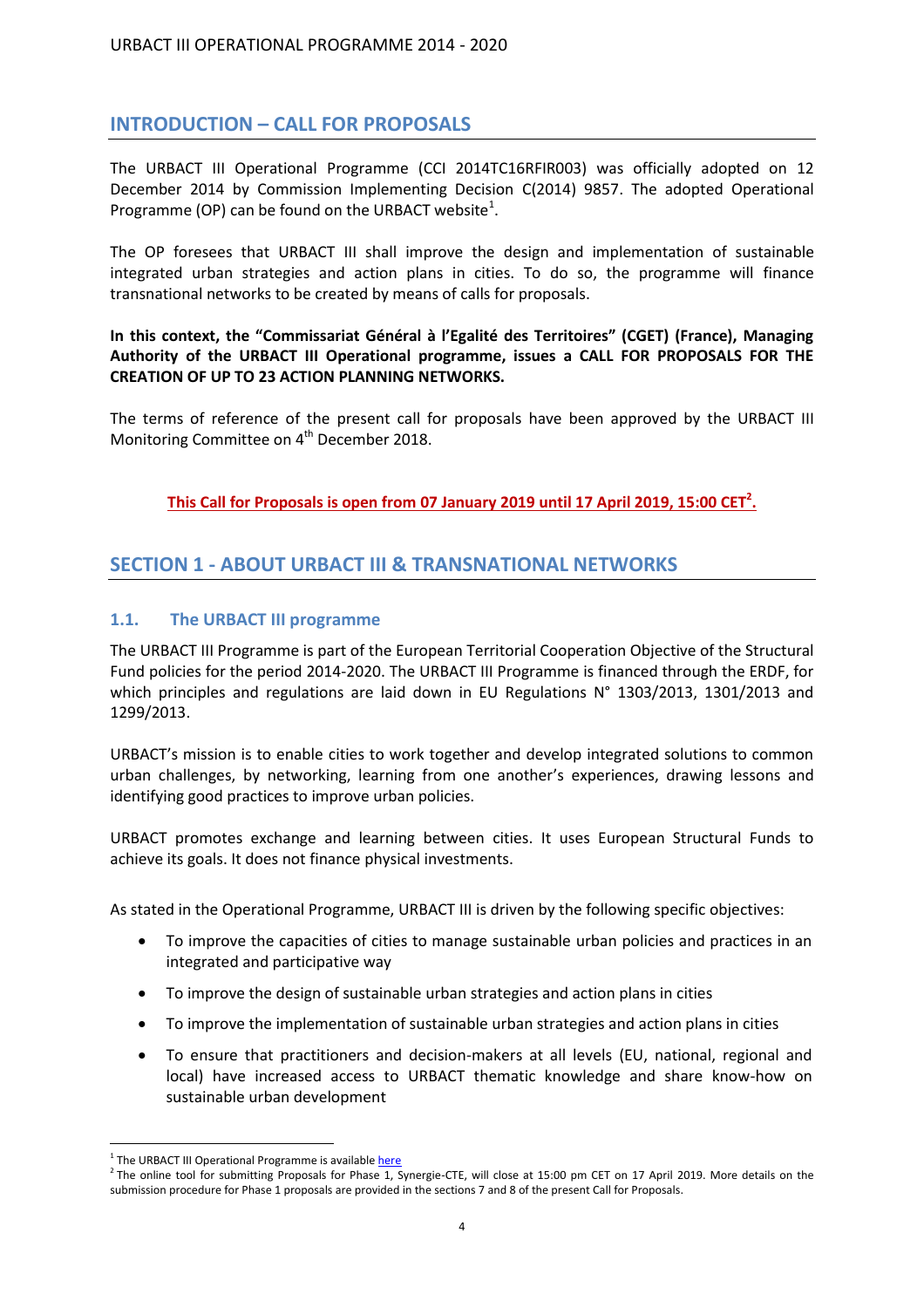## <span id="page-4-0"></span>**1.2. Transnational exchange and learning networks in URBACT III**

The core strand of activities of the URBACT III Programme is composed of transnational exchange and learning networks. URBACT transnational networks aim to impact local policies and practices by supporting the design and implementation of sustainable and integrated urban policies. There are 3 different types of networks (please refer to the OP and programme manual for more details):

- Action-Planning Networks
- **•** Implementation Networks
- **•** Transfer Networks

The focus of this particular call is on Action Planning Networks. It is the second call for proposals for Action Planning Networks following on from the 20 networks completed under the first call in 2015. Action Planning Networks allow cities to work together to find solutions to common urban challenges. Through exchange and learning with European peers, cities can develop and test solutions to the challenge they have identified. Using the URBACT Method of transnational exchange, participatory approach and co-creation, the cities will develop strong integrated action plans at local level to include concrete actions to deal with the challenge identified. Ultimately, the cities will improve their integrated urban policies and the delivery of these policies on the ground.

The principles and regulations for transnational exchange and learning networks to be implemented within the programme are laid down in the URBACT III Operational Programme. In addition to the Operational Programme, the URBACT III Programme Manual includes specific Fact Sheets outlining how the different tools and actions shall be implemented and shall operate<sup>3</sup>. In particular, potential Action Planning Networks applicants are invited to refer to the following Fact Sheets:

- Fact Sheet 2A Action Planning Networks
- Fact Sheet 2D Network Creation
- Fact Sheet 2E Network Management
- Fact Sheet 2F Financial Management and Control

## <span id="page-4-1"></span>**1.3. What's in it for cities?**

By taking part in an URBACT Action Planning Network it is possible to make real sustainable changes in cities. Through peer exchange and learning more informed, coordinated and successful local policies can be developed to tackle local challenges. By applying the URBACT method cities can develop a participatory culture in policy making which includes all relevant stakeholders and increases transparency and opportunities for successful implementation.

With transnational exchange and learning networks, the URBACT programme provides cities and urban practitioners with opportunities to:

- share and learn from peers in cities across Europe
- work with other cities around a specific policy challenge/ problem, to design innovative local solutions in the format of integrated action plans
- test new ideas and new solutions during the network lifetime
- benefit from tools and training in the field of integrated and participatory approaches to urban challenges and policies
- access expertise to support the development and delivery of integrated and participatory policy-making, as well as thematic expertise to feed into local policies and practices
- obtain financial support to work with other cities around Europe and develop integrated action plans

 $\overline{a}$ <sup>3</sup> The URBACT III Programme Manual is availabl[e here](http://urbact.eu/files/urbact-iii-programme-manual)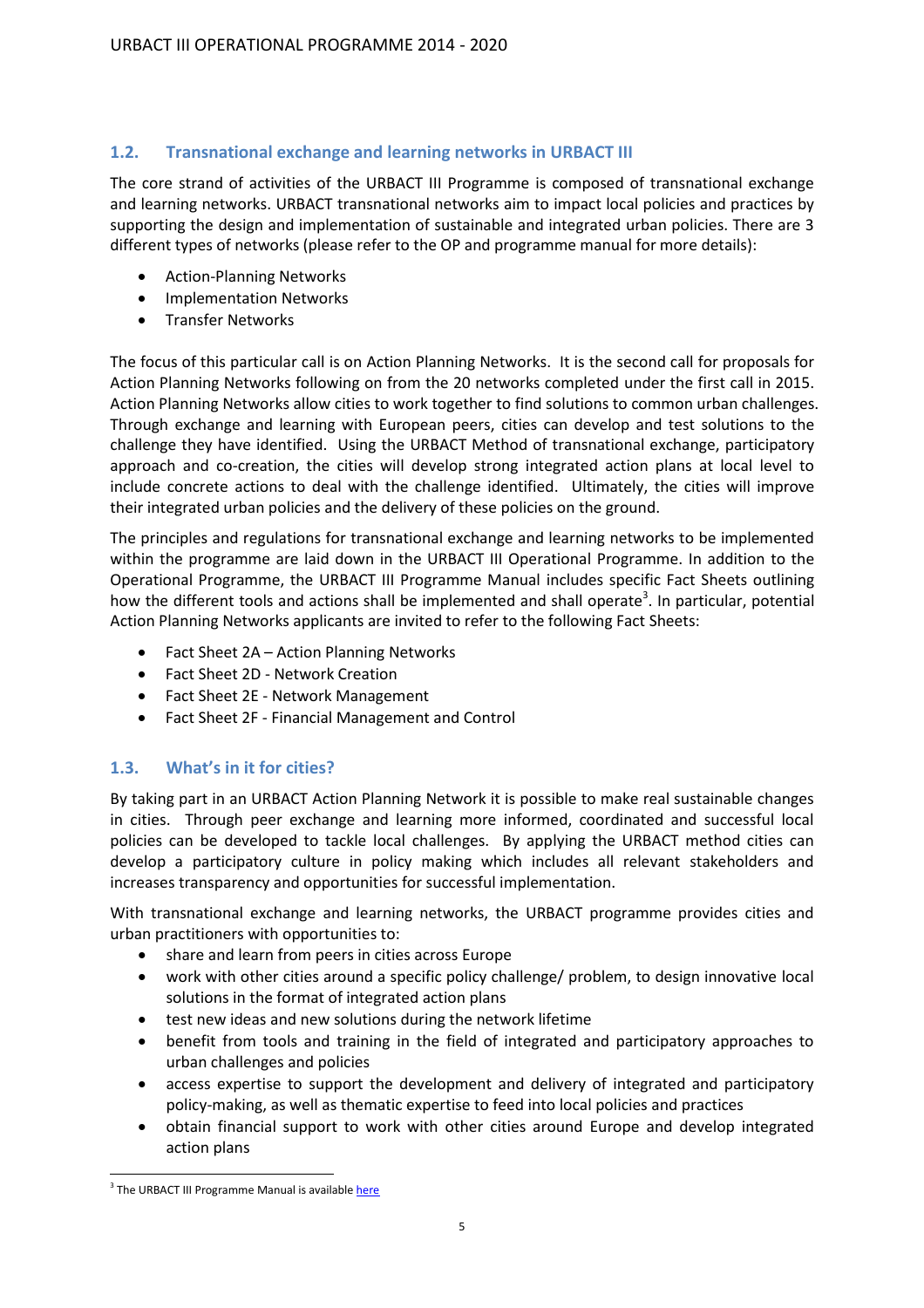**More detailed information on what cities can get from taking part in an URBACT network, feedback from previous partners, information about the URBACT method and more about what is expected from partners is available in the Guide to [Action Planning](http://urbact.eu/files/guide-action-planning-networks-phase-1-2019) Networks published alongside the present call for proposals.**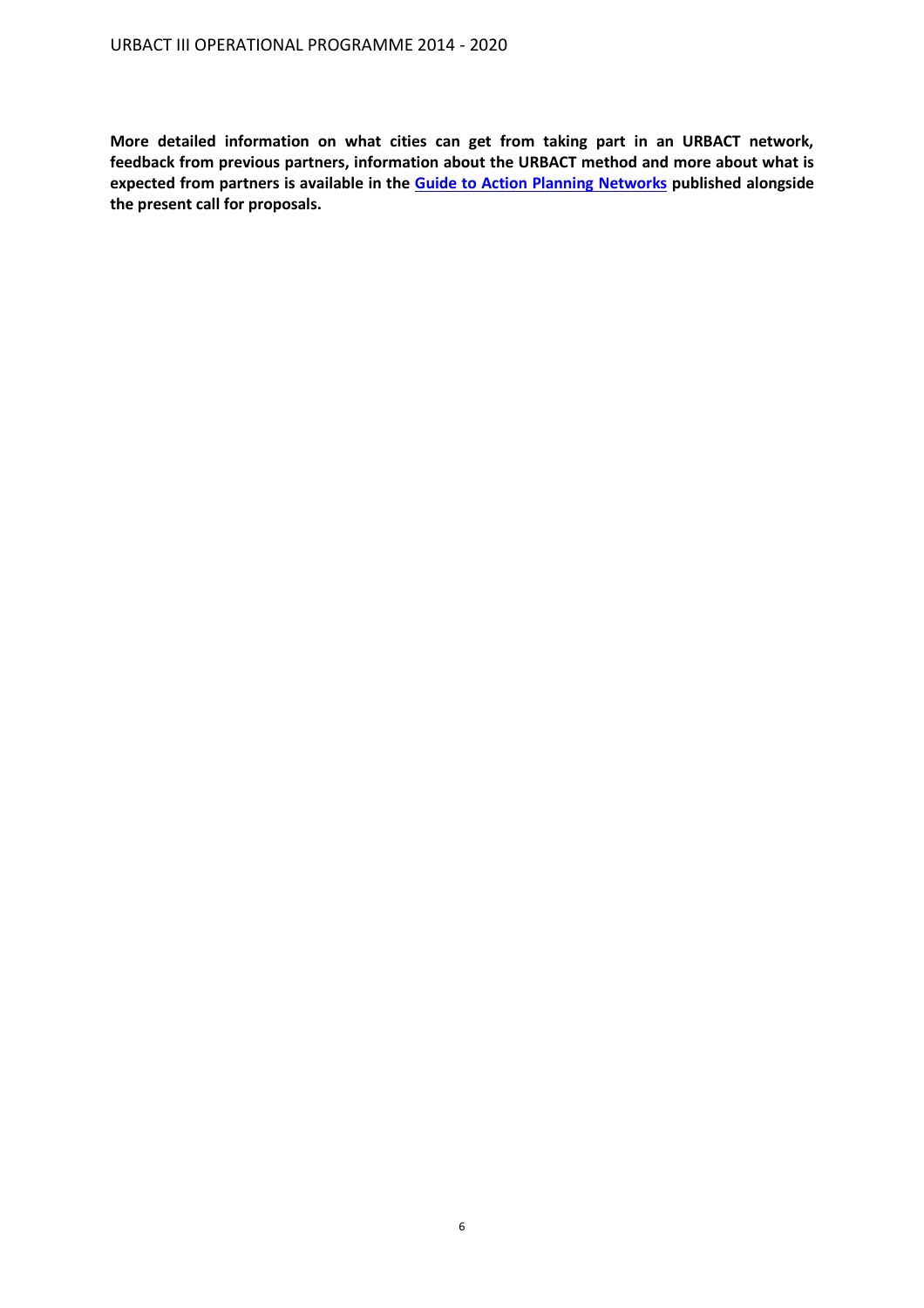# <span id="page-6-0"></span>**SECTION 2 – ABOUT ACTION PLANNING NETWORKS & BENEFICIARIES**

### <span id="page-6-1"></span>**2.1. Main objectives of Action Planning Networks**

The main objective of Action Planning Networks is to improve the capacity of cities to manage sustainable urban policies and, more specifically, to improve the capacity to design integrated urban action plans in European cities.

Action Planning Networks are expected to support an organised process of exchange and learning among peers across Europe, with a view to improving local policies through concrete action planning.

By taking part in an Action Planning Network, cities exchange on specific policy challenges and share experiences, problems and possible solutions, generating new ideas to address challenges related to sustainable urban development.

As a starting point, cities willing to get involved in Action Planning Networks shall identify a policy challenge they want to address at local level. Then, they shall commit to develop an Integrated Action Plan that will address this challenge. This Integrated Action Plan will, therefore, be both a driver of the transnational exchange and learning activities, and a key concrete output of their participation in the Action Planning Network.

Cities interested in participating in an Action Planning Networks shall also commit to work on their policy challenges with a participatory approach involving all relevant local stakeholders (from within the local administration and beyond, civil society, private sector, associations, etc.) in the actionplanning process. These key stakeholders will be gathered in an URBACT Local Group. They will be actively involved in the transnational exchange activities and in the co-production of the Integrated Action Plan to be produced by the city. The participatory approach shall improve the action-planning process and the subsequent delivery of the local policies (strengthening the evidence base, ensuring understanding and ownership of the problems identified and of the solutions/ policies developed, creating the conditions for a successful delivery, etc.).

## <span id="page-6-2"></span>**2.2. Eligible beneficiaries**

For transnational exchange and learning activities (and thus for Action Planning Networks), the URBACT III Operational Programme identifies the Programme area and defines two categories of beneficiaries: the main beneficiaries (city partners) and other beneficiaries (non-city partners).

The URBACT III **programme area** consists of:

- The 28 EU Member States
- Partner States Norway and Switzerland. Partners from Norway and Switzerland cannot make use of ERDF allocations. Partners from Switzerland can be co-financed at 50% by a national fund. Norwegian partners may participate in Action Planning Networks at their own cost for this call. The situation for Norwegian co-funding will be reviewed on an annual basis by the competent authorities.
- Partners from United Kingdom can apply to this call. The specific nature of their participation and eligibility for funding will be determined by the competent authorities
- Instrument for Pre Accession (IPA) countries. Partners from IPA countries can participate in operations using IPA funding, without receiving ERDF co-financing
- Other countries. Partners from other countries, anywhere in the world, can participate with their own funding.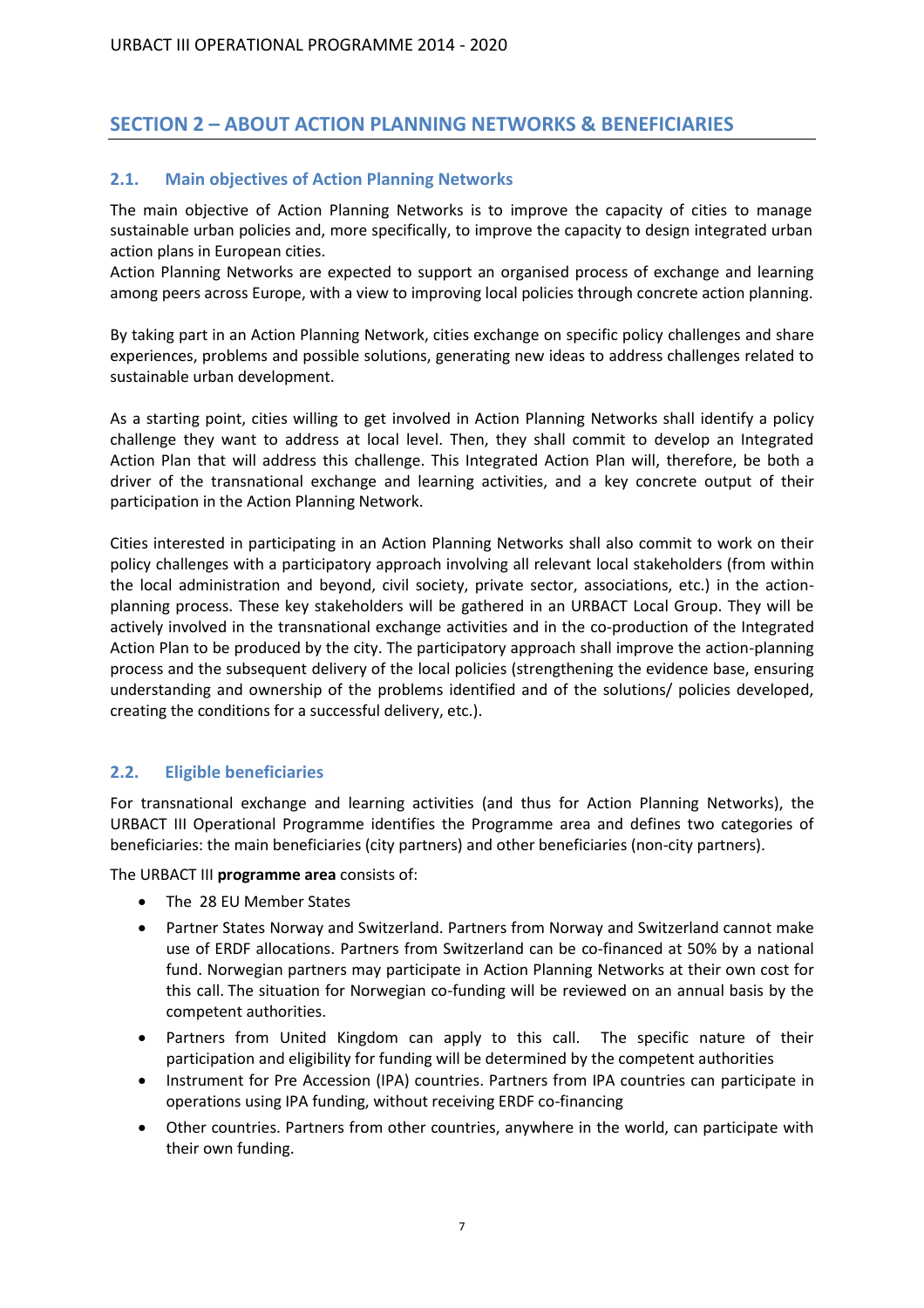The **main beneficiaries (city partners)** for Action Planning Networks shall be cities from EU 28 Member States, Norway and Switzerland.

Under URBACT III, the beneficiary "city" refers to the public local authority representing:

- Cities, municipalities, towns;
- Infra-municipal tiers of government such as city districts and boroughs in cases where they are represented by a politico-administrative institution having competences for policymaking and implementation in the policy area covered by the URBACT network concerned in which they are willing to get involved;
- Metropolitan authorities and organized agglomerations in cases where they are represented by a politico-administrative institution having delegated competences for policy-making and implementation in the policy area covered by the URBACT network.

There is no limit of population size for cities wishing to participate in URBACT activities**. Cities with no previous URBACT experience are particularly invited to apply.**

For the specific purposes of this call for Action Planning Networks the beneficiary category 'city' also covers:

• Local agencies defined as public or semi-public organisations set up by a city, partially or fully owned by the city authority, and responsible for the design and implementation of specific policies (economic development, energy supply, health services, transport, etc.)

In addition to city partners, Action Planning Networks can also include a limited number of **other beneficiaries (non-city partners).** In the case of Action Planning Networks, non-city partners as defined below are eligible:

- Provincial, regional and national authorities, as far as urban issues are concerned;
- Universities and research centres, as far as urban issues are concerned

In order to be eligible, non-city partners must be public authorities or Equivalent Public Bodies<sup>4</sup>. Please refer to Section 4 for further specific details about eligible beneficiaries for this call.

 $\overline{a}$ 

<sup>4</sup> Based on EU Public Procurement Law, **equivalent public body** refers to any legal body governed by public or private law :

<sup>1.</sup> established for the specific purpose of meeting needs in the general interest, not having an industrial or commercial character (which does not exclude bodies partly having an industrial or commercial character), and

<sup>2.</sup> having legal personality, and

<sup>3.</sup> a) either financed, for the most part, by the State, or regional or local authorities, or other bodies governed by public law,

b) or subject to management supervision by those bodies,

c) or having an administrative, managerial or supervisory board, more than half of whose members are appointed by the State, regional or local authorities or by other bodies governed by public law."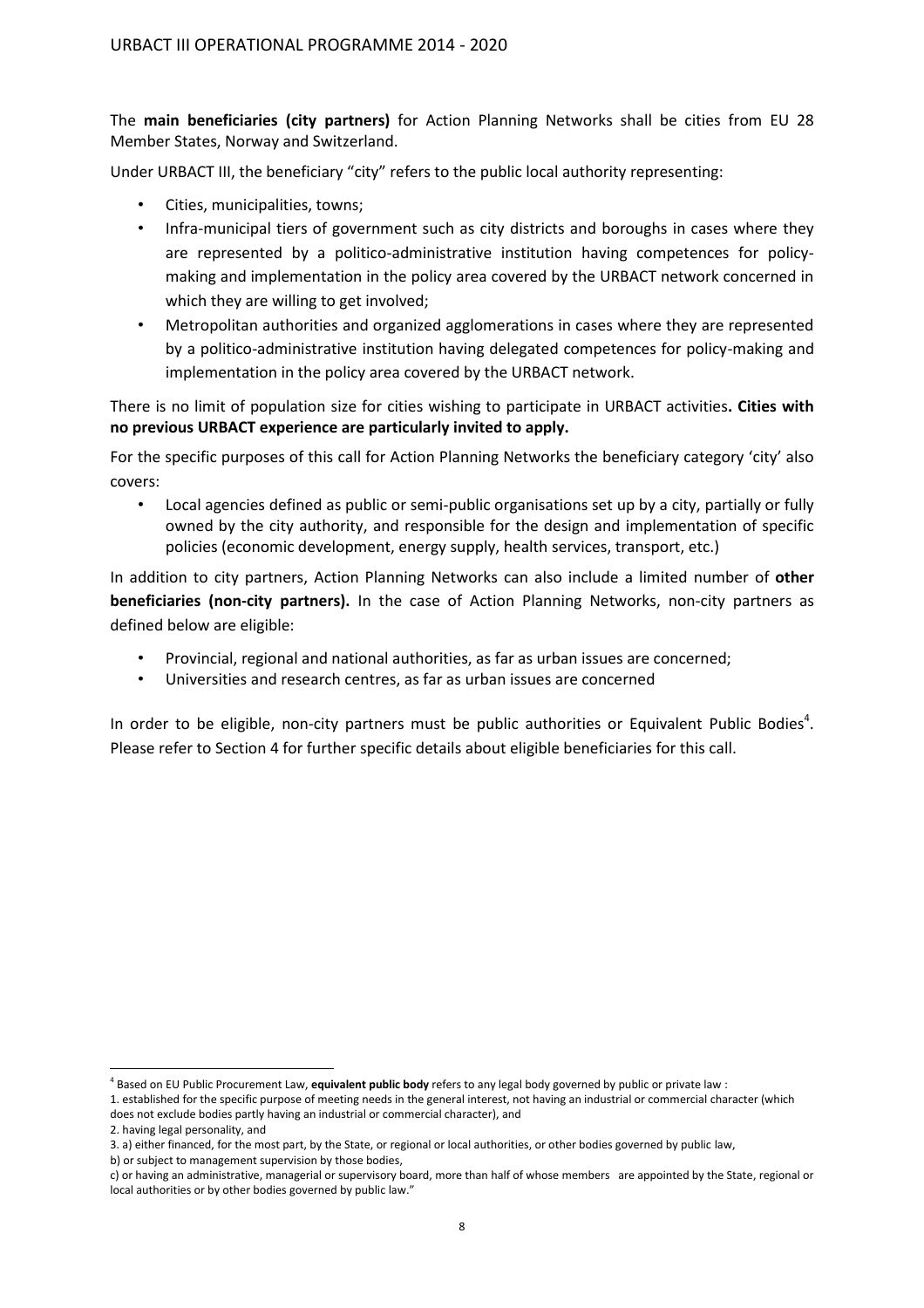# <span id="page-8-0"></span>**SECTION 3 - THEMATIC COVERAGE FOR ACTION PLANNING NETWORKS**

## <span id="page-8-1"></span>**3.1. URBACT Thematic Objectives**

As defined in the URBACT III Operational Programme, the thematic coverage of the URBACT III Programme 2014-2020 is in line with the Thematic Objectives (TO) of the EU Cohesion Policy for 2014-2020<sup>5</sup> and thus strongly linked with the pillars of the Europe 2020 strategy for innovative, sustainable and inclusive growth.

The URBACT III programme covers the following Thematic Objectives:

- Strengthening research, technological development and innovation (TO1)
- Enhancing access to and use and quality of ICT (TO2)
- Enhancing the competitiveness of SMEs (TO3)
- Supporting the shift towards a low carbon economy in all sectors (TO4)
- Promoting climate change adaptation, risk prevention and management (TO5)
- Protecting the environment and promoting resource efficiency (TO6)
- Promoting sustainable transport and removing bottlenecks in key network infrastructures (TO7)
- Promoting employment and supporting labour mobility (TO8)
- Promoting social inclusion and combating poverty (TO9)
- Investing in education, skills and lifelong learning by developing education and training infrastructure (TO10)

A detailed description of the urban dimension of the 10 Thematic Objectives for EU Cohesion Policy 2014/2020 is available in Fact Sheet 1 of the URBACT III Programme Manual.

Over the Programming period 2014-2020, URBACT III will concentrate 70% of resources for exchange and learning activities on Thematic Objectives 1, 4, 6, 8 and 9. Currently this rate is around 75%. Nevertheless the present Call for Proposals for Action Planning Networks is open to all 10 Thematic Objectives. Cities are encouraged to come forward with themes they consider to be relevant to address a local challenge, the above list of themes is non-exhaustive.

Applicants shall submit their proposal under one of the 10 above listed Thematic Objectives, depending on the main policy challenge selected. When considered from an integrated approach perspective, all 10 topics are strongly inter-related. For instance, fostering economic competitiveness goes hand in hand with improving social inclusion, and vice-versa. It is expected that the selected Thematic Objective will be the main entry point into the network while allowing partners to explore connections with other Thematic Objectives.

To date the URBACT III programme has financed 48 networks. Overall these networks provide a very good thematic coverage of the 10 thematic objectives. The table below illustrates the number of networks financed under each TO:

 $\overline{a}$ <sup>5</sup> Regulation EU 1299/2013 (ETC) Article 7 (1) (c) (i)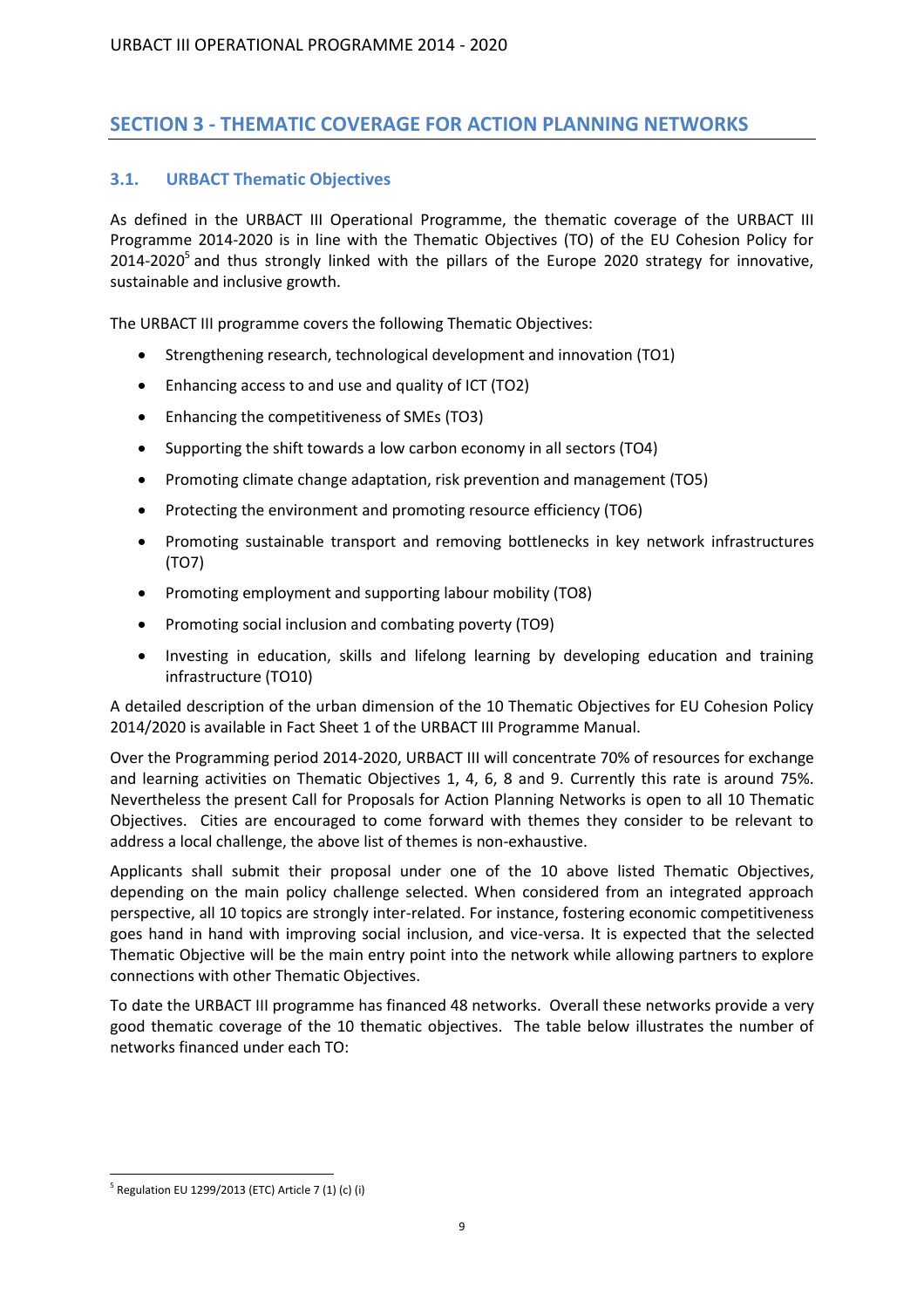| <b>THEMATIC OBJECTIVE</b>                                                                                             | $N^{\circ}$ OF<br><b>NETWORKS</b> | ℅              |
|-----------------------------------------------------------------------------------------------------------------------|-----------------------------------|----------------|
| Strengthening research, technological<br>development and innovation (TO1)                                             | 8                                 | 17             |
| Enhancing access to and use and quality of ICT<br>(TO2)                                                               | $\overline{2}$                    | 4              |
| Enhancing the competitiveness of SMEs (TO3)                                                                           | 6                                 | 13             |
| Supporting the shift towards a low carbon<br>economy in all sectors (TO4)                                             | $\overline{2}$                    | 4              |
| Promoting climate change adaptation, risk<br>prevention and management (TO5)                                          | $\mathbf{1}$                      | 2              |
| Protecting the environment and promoting<br>resource efficiency (TO6)                                                 | 8                                 | 17             |
| Promoting sustainable transport<br>and<br>bottlenecks in<br>removing<br>key<br>network<br>infrastructures (TO7)       | $\mathbf{1}$                      | $\overline{2}$ |
| Promoting employment and supporting labour<br>mobility (TO8)                                                          | $\overline{2}$                    | 4              |
| Promoting social inclusion and combating<br>poverty (TO9)                                                             | 16                                | 33             |
| Investing in education, skills and lifelong<br>learning by developing education and training<br>infrastructure (TO10) | $\overline{2}$                    | 4              |
| <b>TOTAL</b>                                                                                                          | 48                                | 100%           |

## *Table 1 – Thematic Coverage of URBACT III Networks (closed and ongoing)*

This second call for proposals for Action Planning Networks is looking to ensure a strong coverage of these Thematic Objectives. New proposals should demonstrate added value compared to the networks already financed. Full details of the topics tackled under each existing network can be found on the URBACT website:<http://urbact.eu/all-networks>

## <span id="page-9-0"></span>**3.2. Urban Agenda for the European Union**

Since the 2016 Pact of Amsterdam<sup>6</sup>, the European Commission, EU Member States, cities and other stakeholders have been working together in multi-level partnerships for the Urban Agenda for the EU. The Urban Agenda focuses specifically on three pillars of EU policy-making and implementation, namely better regulation, better funding and better knowledge. Twelve thematic partnerships linked to sustainable urban development policies in the EU were launched from 2016 to 2017 and have

e<br>Fittps://ec.europa.eu/futurium/en/content/pact-amsterdam<br>-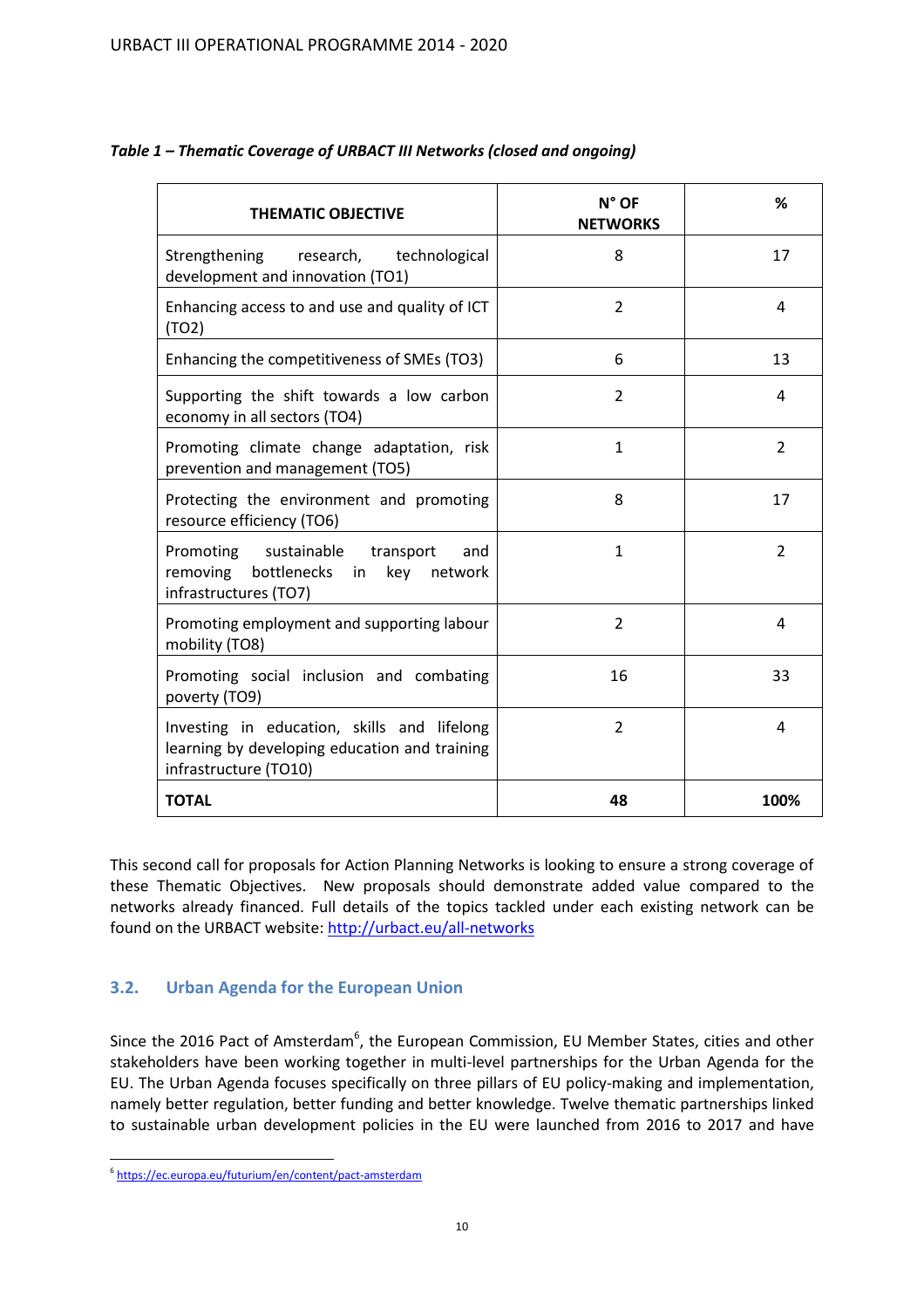produced action plans (draft or final) tackling specific issues within the three pillars. A further two partnerships will be launched in 2019.

The full list of the UAEU topics can be found below:

- Affordable housing **Climate adaptation**
- Inclusion of migrants & refugees Digital transition
- 
- Jobs & skills **Air quality Air quality**
- 
- 
- 
- 
- 
- Urban poverty **Sustainable use of land & nature based** solution
	-
- Circular economy **Innovative & responsible public** procurement
- Sustainable urban mobility  $\bullet$  Culture and cultural heritage<sup>7</sup>
- Energy transition **Security in public spaces Security** in public spaces

Applicants are encouraged to take into consideration, when relevant, how the network can link to the partnerships developed for the Urban Agenda for the European Union, for example by tackling one of the actions signposted in the Partnership Action Plans. More information about the Urban Agenda for the EU, and the detailed action plans, can be found on the Futurium website: <https://ec.europa.eu/futurium/en/urban-agenda>

 $\overline{a}$ 

<sup>&</sup>lt;sup>7</sup> Partnership will be launched in 2019

<sup>8</sup> Partnership will be launched in 2019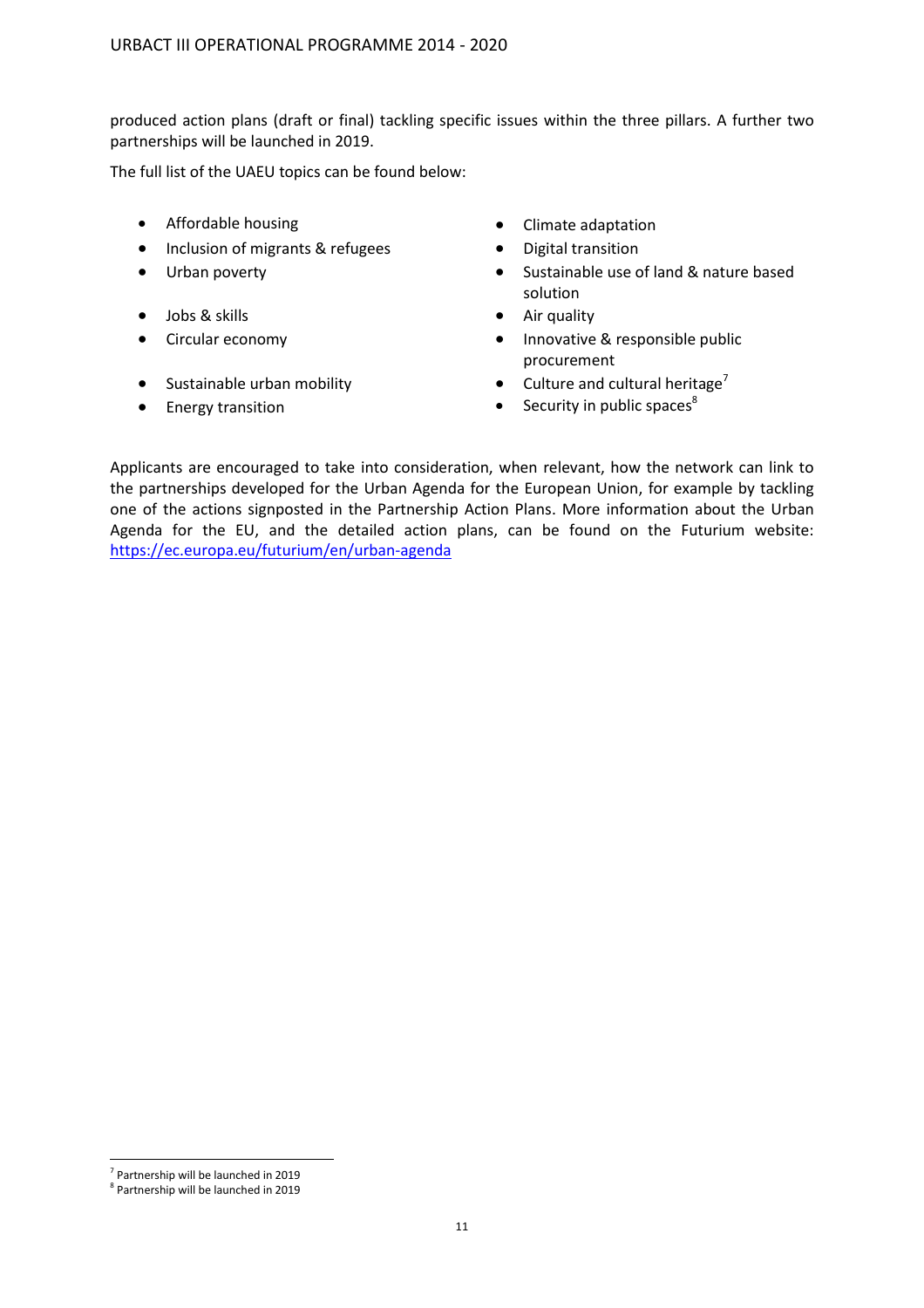## <span id="page-11-0"></span>**SECTION 4 - PARTNERSHIPS FOR ACTION PLANNING NETWORKS**

### <span id="page-11-1"></span>**4.1. General framework**

Transnational partnerships are cornerstones of URBACT Action Planning Networks. The rules defined below shall apply to all partnerships involved in Action Planning Network proposals. These rules translate into eligibility criteria (see section 8.3.) and shall therefore be respected. Eligibility criteria are requirements, all of which must be fulfilled for a proposal to be declared eligible. Only eligible proposals shall be considered for further assessment and approval.

## <span id="page-11-2"></span>**4.2. Lead Partners**

All Lead Partners in Action Planning Network MUST be cities according to the description provided in section 2.2 above. Each network has to appoint a **Lead Partner**. Lead Partners are key actors of transnational partnerships for Action Planning Networks. They have full responsibility for network management, coordination of activities among the transnational partners, and implementation of the work programme. The Lead Partner also bears financial and legal responsibility and liability for the whole partnership towards the Managing Authority.

**Only cities (according to the definition provided under section 2.2)** from the 28 EU Member States and from Switzerland and Norway (Partner States) can be Lead Partner of Action Planning Networks.

A city MUST NOT be Lead Partner in more than one project per call for proposals.

Further information on the roles and responsibilities of Lead Partners and Project Partners is available in Fact Sheet 2E "Network Management".

#### <span id="page-11-3"></span>**4.3. Action Planning Network Partnership**

A **full partnership** shall be set up for the submission of the Phase 1 Application.

The **partnership** to be proposed for Phase 1 of an Action Planning Network must include a minimum of 7 and a maximum of 10 partners from eligible Member and Partner States. One city (as defined under section 2.2) will be designated as Lead Partner.

Partnerships shall respect the following rules:

- The partnership may include 2 "non-city partners" maximum (as defined under section 2.2);
- A beneficiary (city and non-city partners) may not be partner in more than two approved Action Planning Networks at a time;
- A city can be Lead Partner of one Action Planning Network only;

A balance of cities from EU regions is necessary as follows:

- a minimum of 3 cities from Less Developed regions where the total number of partner cities is 7;
- a minimum of 4 cities from Less Developed regions where the total number of partner cities is 8 to 9 partners.
- a minimum of 5 cities from Less Developed regions where the total number of partner cities is 10 partners.

#### **Transition regions are a category of their own. Cities from Transition regions are not assimilated to cities from Less Developed regions**

The map showing the categorisation of EU Regions can be foun[d here.](http://ec.europa.eu/regional_policy/sources/what/future/img/eligibility20142020.pdf)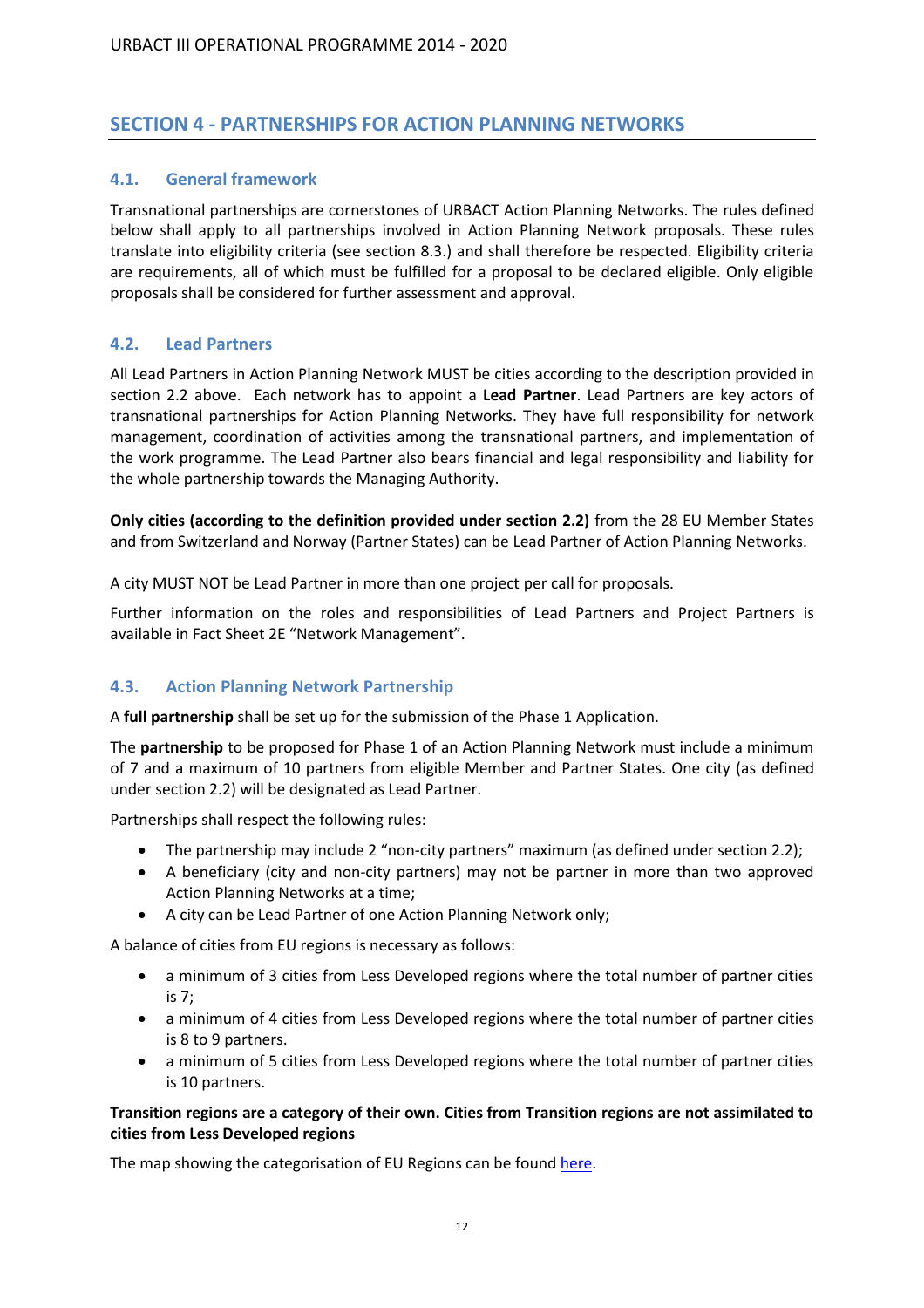## <span id="page-12-0"></span>**SECTION 5 - ACTIVITIES AND WORK PACKAGES**

Action Planning Networks shall operate and implement the network activities for a total duration of 30 months, structured into 2 phases:

Phase 1: a 6-month phase dedicated to developing detailed network activities Phase 2: a 24-month phase dedicated to the implementation of network activities

Each phase has a separate assessment and approval process. Networks are approved for Phase 1 and shall submit a new proposal which is assessed before entering into Phase 2. The passage from Phase 1 to Phase 2 is not automatic.

The activities to be implemented by Action Planning Networks, in each of the 2 phases, are organised around work packages. Work packages allow partners to develop a shared understanding about the project's structure. Each work package has specific objectives, defined actions and related expected deliverables.

#### <span id="page-12-1"></span>**5.1. Phase 1 of Action Planning Networks**

During Phase 1 partners involved in approved networks will work, with the support of an URBACT validated Lead Expert, on the development of the project final application, the identification of relevant local stakeholders to be involved in an URBACT Local Group, refining the network topic to meet the needs of the cities involved and completing a Baseline Study.

The duration of Phase 1 is 6 months, starting from 2<sup>nd</sup> September 2019.

Phase 1 shall be structured around 2 work packages:

- Work package 1 (WP1) Project management and coordination
- Work package 2 (WP2) Project development

The main deliverables of Phase 1 shall include:

- To organise 2 transnational meetings gathering all partners (one kick off and one final meeting)
- To complete a Baseline Study presenting the theme of the network and the relevance to all the partners. This document will also outline the methodological framework for the action planning network activities (further detailed guidelines will be available to approved projects at the start of Phase 1)
- To complete and submit the Phase 2 application including consolidated partnership, activities to be implemented by the network, expected outputs, work plan, financial plan, budget, etc.

#### <span id="page-12-2"></span>**5.2. Phase 2 of Action Planning Networks**

Networks approved for Phase 2 shall be devoted to the implementation of the activities foreseen in the Phase 2 application form, at transnational and local level, aimed at designing integrated action plans in each partner city that use the transnational exchange and learning activities/outputs to inform and detail concrete actions to address the challenge locally.

Phase 2 shall be structured around 4 work packages:

Work package 1 – Project management and coordination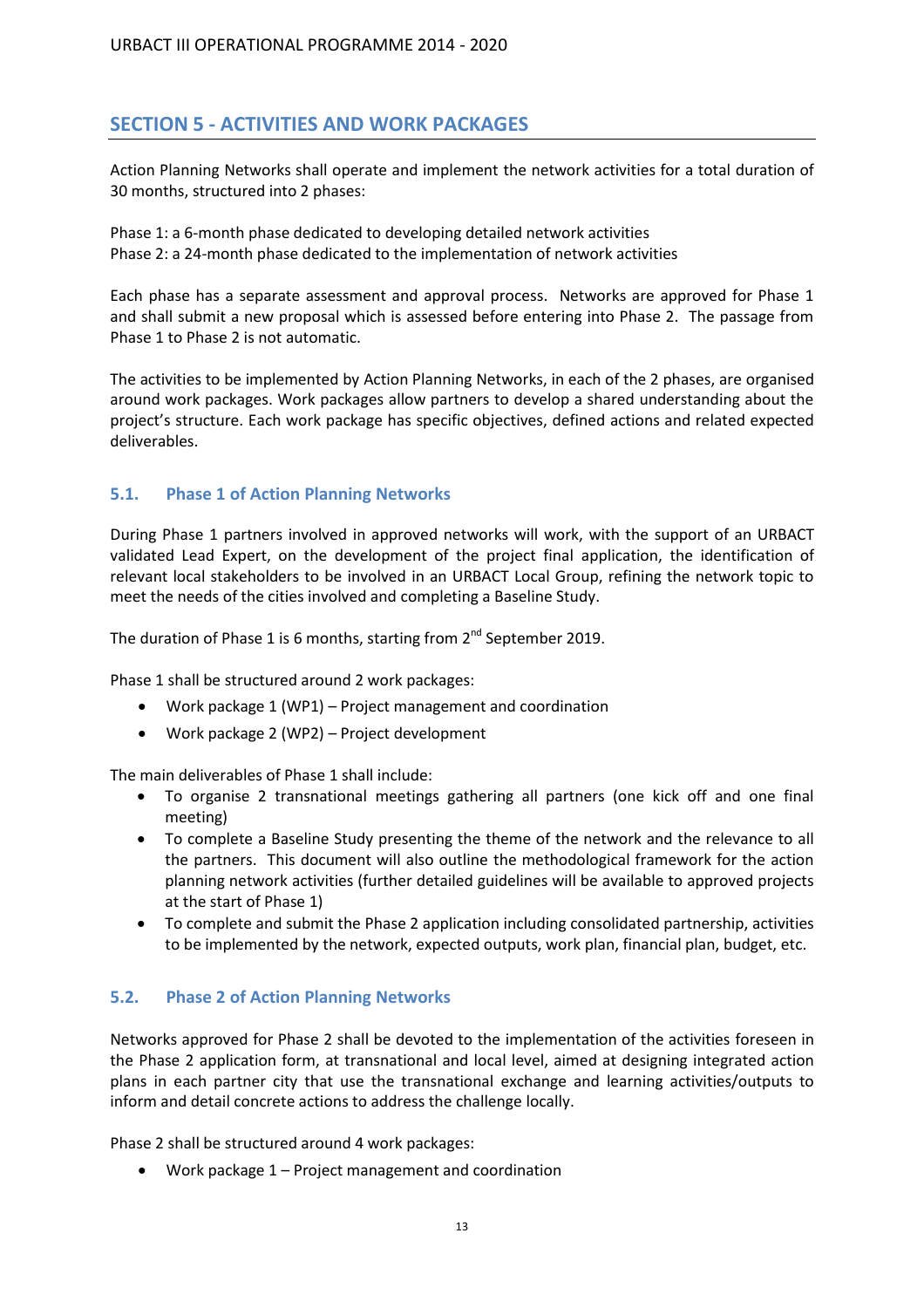- Work package 2 Transnational exchange and learning
- Work package 3 Impact on local policies and practices
- Work package 4 Communication and dissemination

Main activities and deliverables of Phase 2 shall include:

- Transnational exchange and learning meetings, events and activities to identify and share ideas about solutions to the network thematic challenge,
- An URBACT Local Group in each partner city responsible for the co-design of the Integrated Action Plan
- Integrated Action Plans and testing with small scale actions (more details can be found in the Guide for Action Planning Networks)
- Interim and final outputs that capture the learning from all cities and provide clear recommendations to other cities, policy makers and European organisations on the theme of the network.

Detailed information concerning specific objectives, activities and expected outputs under each Work Package are provided in the Factsheet 2A of the URBACT III Programme Manual and in the Guide to Action Planning Networks.

In order to support the implementation of the activities of Action Planning Networks, the URBACT Programme provides each approved Action Planning Network with an additional specific budget for the **appointment of experts** (see section 6.3 for expertise resources).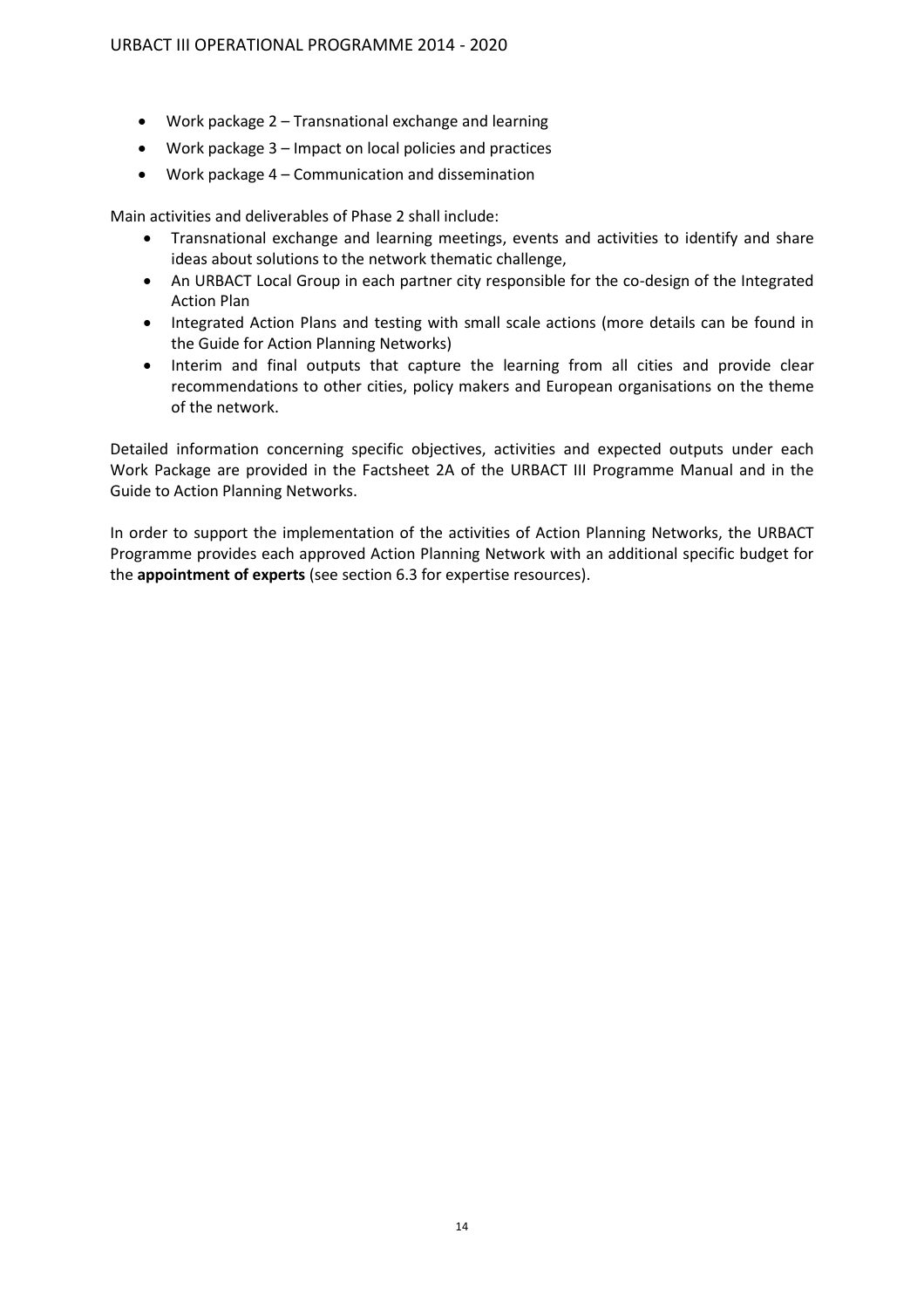# <span id="page-14-0"></span>**SECTION 6 – BUDGETARY ELEMENTS AND EXPERTISE RESOURCES**

### <span id="page-14-1"></span>**6.1. URBACT III Eligible Intervention rates**

The ERDF co-financing rate for an Action Planning Network is calculated at network level on the basis of the different co-financing rates for each partner.

- Partners from 'more developed' regions are co-financed up to 70% by ERDF
- Partners from 'less developed' and 'transition' regions are co-financed up to 85% by ERDF
- Partners from Switzerland are co-financed up to 50% by a Swiss national fund
- Norway is a partner state of the URBACT programme. Norwegian cities may participate in Action Planning Networks at their own cost for this call.
- The modalities of funding partners from United Kingdom will be determined as part of the Brexit negotiations

## <span id="page-14-2"></span>**6.2. Action Planning Network Budgets**

The maximum total eligible budget for an Action Planning Network shall be 750.000€. An Action Planning Network shall operate in two phases. The total eligible cost for the network combining Phases 1 and 2 shall be 750.000€. The initial budget for Phase 1 shall not exceed a total eligible cost of 150.000€.

Action Planning Networks shall be financed using European Regional Development Fund and local, regional or national contributions from city partners according to the rates outlined in section 6.1 above.

Considering the foreseen workload required in Phase 1 to ensure a well-balanced and coherent partnership, a high quality baseline study and Phase 2 application, the costs incurred for this first phase of work shall be considered eligible for refund regardless of the approval of the network into Phase 2.

The budgets for Phase 1 and 2 shall be presented using five budget categories as follows:

#### **i) Staff costs**

Expenditure on staff members employed by the partner organisation, who are formally engaged to work on the project

#### **ii) Office and Administration Costs**

Operating and administrative expenses of the partner organisation that support delivery of project activities

#### **iii) Travel and Accommodation Costs**

Expenditure on travel and accommodation costs of staff of partner organisations that relate to delivery of the project. This category included travel costs, accommodation costs, costs of meals, visa costs, and/or daily allowances/per diems.

#### **iv) External expertise and services**

Expenditure for external expertise and services provided by a public or private body or a natural person outside of the partner organisation. This category covers costs paid on the basis of contracts or written agreements and against invoices or requests for reimbursement to external experts and service providers that are requested to carry out certain tasks or activities, linked to the delivery of the project. All additional costs related to external experts (e.g. travel and accommodation expenses for external experts)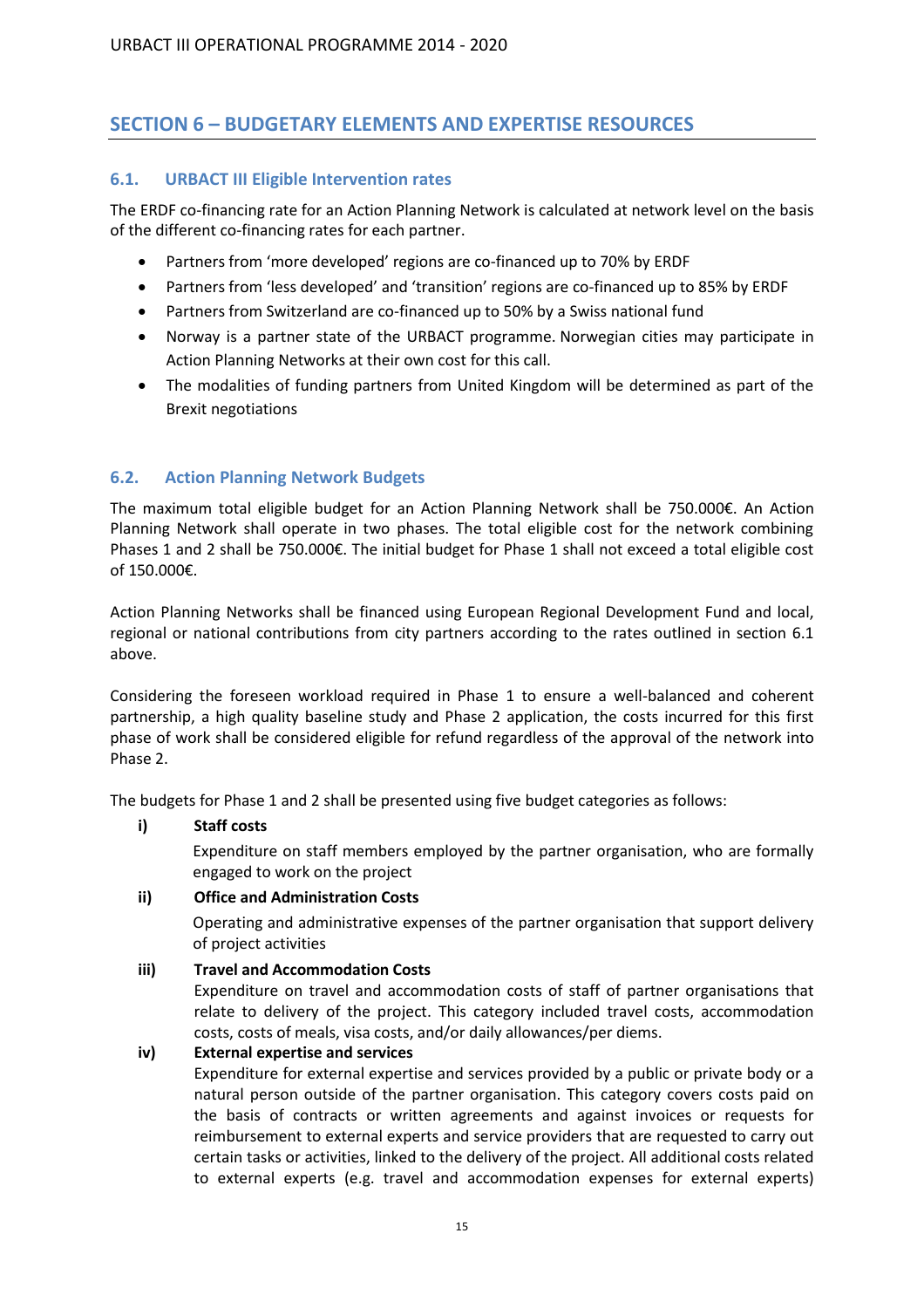should be recorded under this budget category. This category also includes all costs linked to the organisation of meetings. **Testing of small scale actions may fall under this budget category in Phase 2.**

#### **v) Equipment**

Expenditure for equipment purchased, rented or leased by a partner, necessary to achieve objectives of the project (eligible in Phase 2 only).

Detailed information about the eligibility of costs, the methods for calculation and programme specific rules is available in the URBACT III Programme Manual, Fact Sheet 2F - Financial management and control as well as the Guide for Action Planning Networks linked to this call.

## <span id="page-15-0"></span>**6.3. Expertise**

In order to support the implementation of the activities of Action Planning Networks, the URBACT Programme provides each approved network with an additional specific budget for the **appointment of experts.** Experts support partners in implementing their network activities with both thematic content and methods for exchange and learning.

More specifically, the expertise budget should provide all partners with a package of services including:

Phase 1

- Expertise for the production of a baseline study
- Support for setting up URBACT Local Groups in each partner city
- Design and delivery of transnational meetings
- Support the Lead Partner with the development of the Phase 2 application

Phase 2

- Expertise for the design and delivery of transnational exchange and learning activities in collaboration with partners
- Thematic expertise
- Expertise support to partners in designing and delivering integrated and participatory policies
- Expertise support to assist partners with the design and peer review the Integrated Action Plans
- Production of network outputs and contribution to programme-level debates on relevant theme

## **6.3.1 Expertise budget**

Each network shall have a maximum allocation of EUR 127,500 to cover the costs of expertise over the lifetime of the project (Phase 1 and Phase 2). This expertise budget is in addition to the network budget.

The daily expertise fee for URBACT thematic experts is set at EUR 750 per day all taxes included, therefore a maximum of 170 days expertise is available to each network (including expert participation in training sessions and other activities at Programme level).

In Phase 1, the expertise budget is limited to EUR 30,000 (40 days of expertise) for an expert who will support all the partners in the project development phase (baseline study, setting up URBACT Local Groups, and including participation in information and training sessions organised by the URBACT Secretariat). Only one single expert, designated as Lead expert, may be appointed. In Phase 1, no additional ad hoc experts may be appointed from the dedicated expertise budget.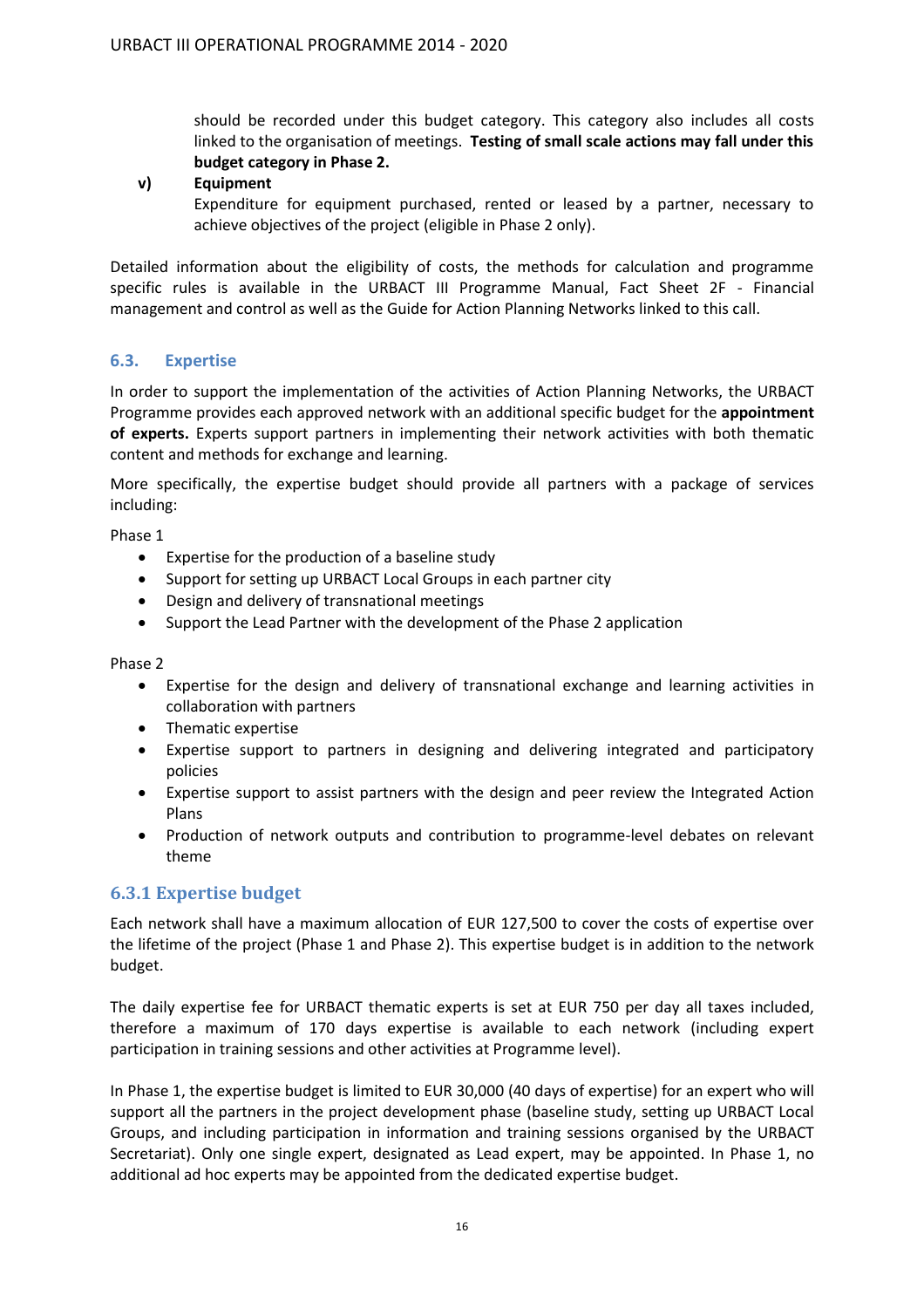Days not used during Phase 1 may be used in Phase 2.

For Phase 2, the expertise envelope shall be used to appoint expert(s) to support the partnership with the delivery of all planned activities and expected deliverables. Experts shall provide support to all partners in terms of methods for efficient exchange and learning activities at transnational level, as well as in terms of thematic input and production of thematic outputs capturing learning coming from the network and partners' experiences. In addition to the Lead expert, further ad hoc experts shall also be selected to deliver specific services not provided by the Lead expert.

In Phase 2, the allocation of days to the Lead expert shall not exceed 80% of the total days remaining at the end of Phase 1. Therefore a minimum of 20% of the available days shall be allocated to ad hoc experts supporting the network.

The available budget for both Phase 1 and 2 shall cover days of expertise only. **Travel and accommodation costs for Lead and ad hoc Experts MUST be covered by the network budget.**

Action Planning Network partners can contract additional experts for specific local tasks (e.g. coordination of the URBACT Local Group, local animation, project management support etc.) through the network budget under the category "External expertise and services".

## **6.3.2 Appointing experts**

Appointed experts to be funded from this dedicated budget shall be selected from the pool of validated URBACT Experts<sup>9</sup> (see Programme Manual Fact Sheet 2A - Action-Planning Networks). New experts can apply to join the pool at any time<sup>10</sup>. In order to be considered as an URBACT Lead expert for this call the expert application should be submitted before the deadline set as 17 April 2019.

Three potential URBACT validated Lead Experts shall be proposed by the Lead Partner in the Phase 1 Application Form, at least one of whom should be female. The Lead Partner should contact the experts prior to submission to assess their relevance to the proposed network theme and seek inprinciple agreement from them by means of a letter of intent (see Annex 4). Experts cannot be proposed in more than 3 network applications.

For Phase 1, one expert will be **recommended** during the assessment procedure based on the recommendations from an independent panel of experts and the **External Assessment Panel (EAP).**  The expert recommended by the EAP will be **interviewed** by the project Lead Partner and the URBACT Joint Secretariat to ensure suitability. Other experts proposed in the application form can be selected and interviewed if the recommended expert interview is unsuccessful.

It should be noted that only experts who have not been directly involved in developing the application can be proposed. A strict conflict of interest procedure will be followed.

Experts appointed for Phase 1 will not automatically be appointed in Phase 2. A clear evaluation procedure verifying quality of outputs and contributions will be set out to assess the work carried out in Phase 1.

 $\overline{a}$ 

<sup>&</sup>lt;sup>9</sup> URBACT appointed experts can be found at this link: <http://urbact.eu/experts-list>

<sup>&</sup>lt;sup>10</sup> Apply using the following link: <http://urbact.eu/become-urbact-expert>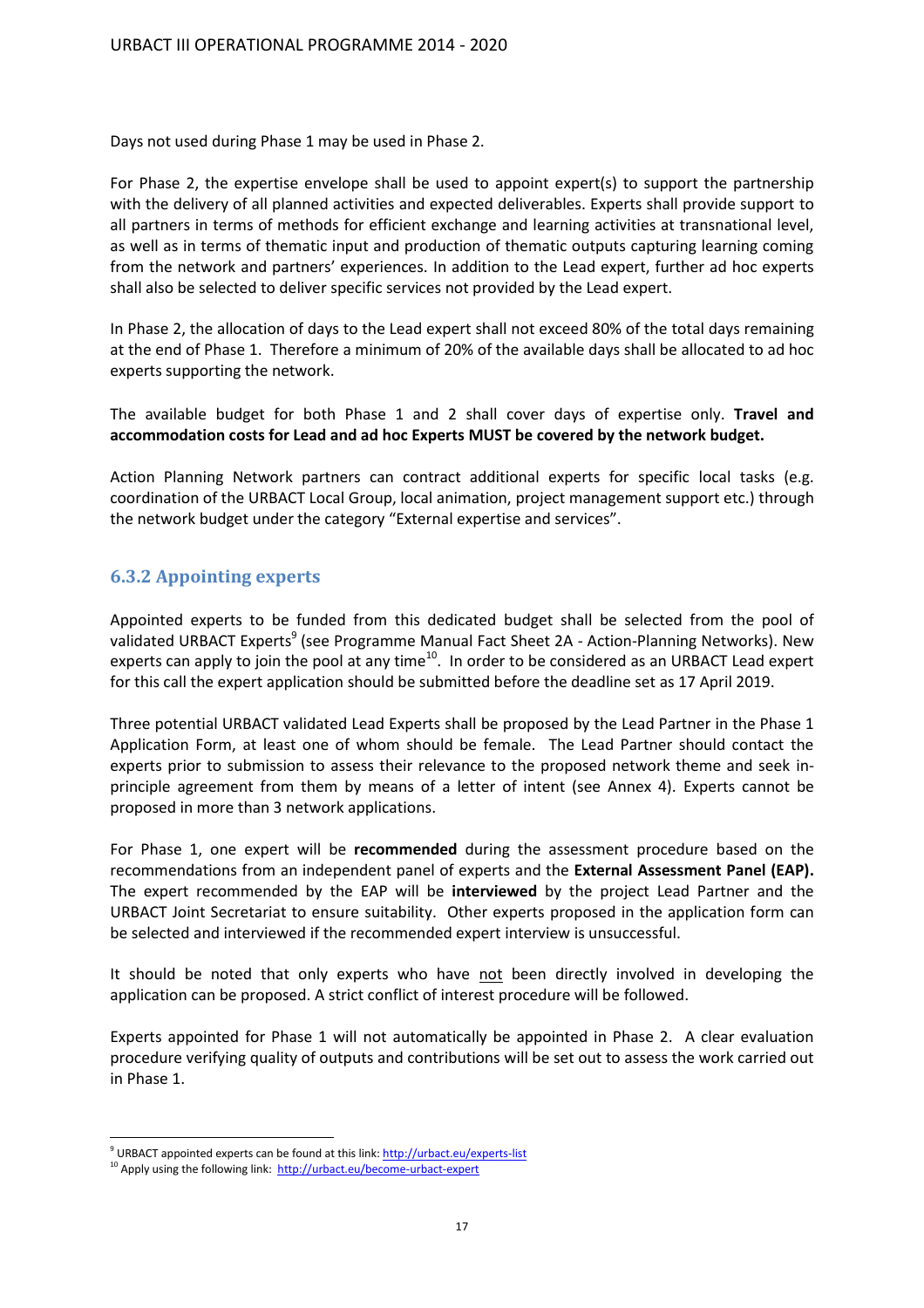# <span id="page-17-0"></span>**SECTION 7 - THE CREATION OF ACTION PLANNING NETWORKS – A TWO-PHASE PROCESS**

In order to improve the quality of networks approved for funding, the URBACT III Programme foresees a two-phase process for Action Planning Networks. The process includes:

- **Phase 1**: Approved Action Planning Networks enter the six-month Phase 1. The main aim of Phase 1 is to provide partners of Action Planning Networks with time and resources to ensure:
	- o the development of a common understanding of the challenge identified,
	- $\circ$  the consolidation of the partnership by exploring the specific needs of all partners,
	- $\circ$  the elaboration of a shared methodology for exchange and learning activities;

These elements shall be explored in the Baseline Study exercise, the results of which shall be included in the Proposal for Phase 2 to be submitted at the end of the initial six-month Phase 1.

 **Phase 2**: Action Planning Networks approved by the Monitoring Committee for Phase 2 enter the 24-month Phase 2 for the implementation of the activities at transnational and local level as foreseen in the Phase 2 Proposals. **Some small scale testing of actions planned in the Integrated Action Plan may be carried out in Phase 2.**

As a consequence of the 2-phase approach, the creation of Action Planning Networks in URBACT III is a two-stage process described below:

## <span id="page-17-1"></span>**7.1. Submission of Phase 1 Applications**

The submission of Phase 1 Applications is the first stage. Its purpose is to select and approve projects that will be funded for the six-month Phase 1. Information to be provided by applicants in Phase 1 Applications is introduced under Section 10 of the present Call for Proposals and detailed in the 'Guide to Action Planning Networks'. Annex 1 presents an outline of the main headings of the application form.

Phase 1 Applications will be checked against the eligibility criteria by the Joint Secretariat and assessed against the assessment criteria by the External Assessment Panel (EAP). The EAP is made up of independent experts specifically appointed to assess the quality of the proposed networks based on the published assessment criteria. Eligible applications, along with EAP assessment results and recommendations, will be submitted by the URBACT Managing Authority to the URBACT Monitoring Committee (national representatives of member and partner states) for approval. Only Action Planning Network proposals approved by the Monitoring Committee will receive funding to implement the activities planned for Phase 1.

Eligibility and assessment criteria for the selection of Action Planning Networks for Phase 1 are presented under Section 8 of the present Call for Proposals.

## <span id="page-17-2"></span>**7.2. Submission of Phase 2 Applications**

The submission of Phase 2 Applications at the end of Phase 1 is the second stage. Its purpose is to assess the quality and relevance of network proposals, improve the quality of networks whenever necessary, and approve projects to enter the 24-month Phase 2. Phase 2 applications are not in a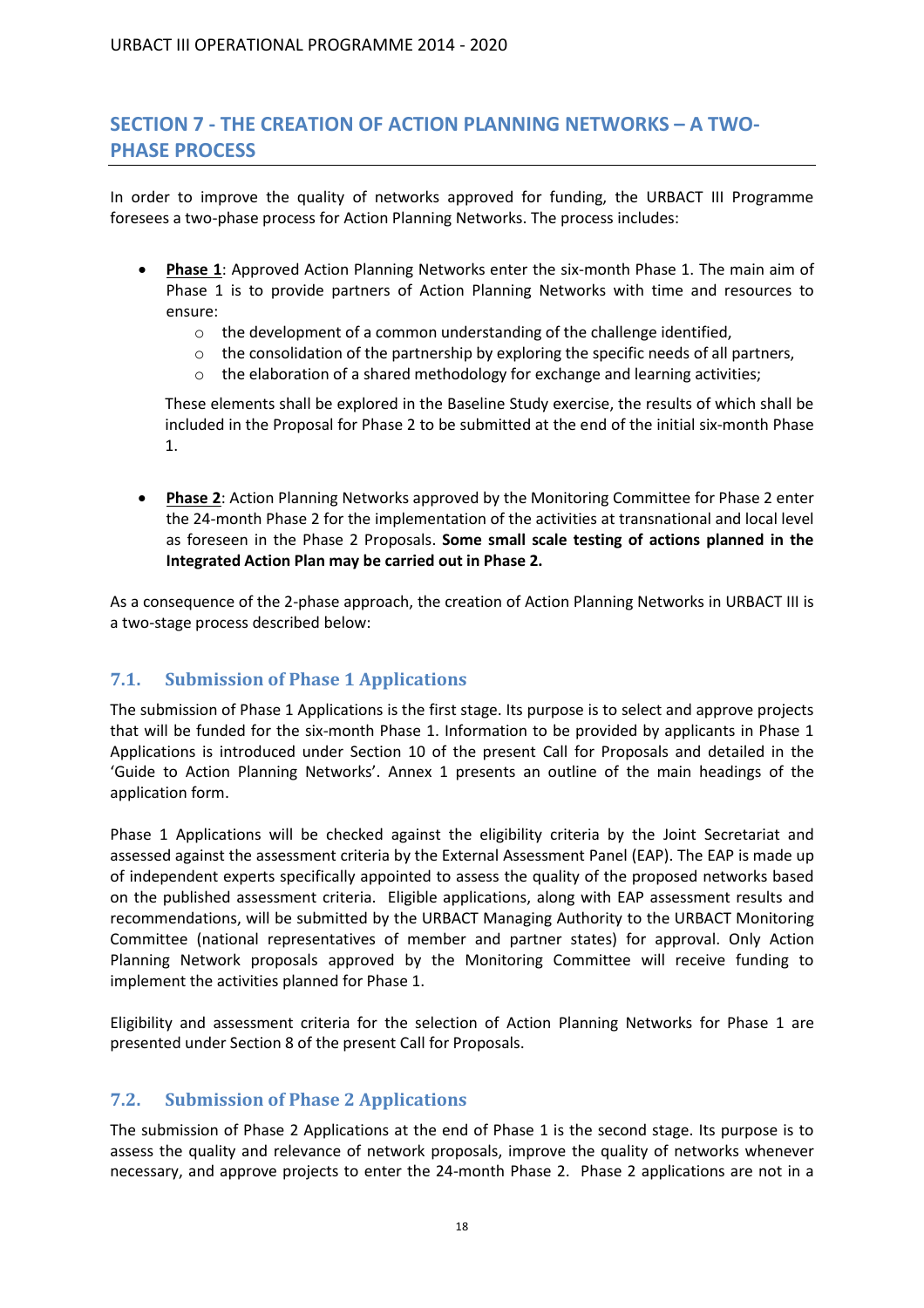competitive process as is the case for Phase 1. Assessment for Phase 2 is about the quality of the proposed network and the coherence of the proposed activities and expected results.

Phase 2 Applications will be checked against the eligibility criteria by the Joint Secretariat and assessed against the assessment criteria by the External Assessment Panel (EAP). The EAP may organise hearings of candidate Lead Partners and Lead Experts as part of the assessment process. Eligible applications assessed by the EAP, along with EAP assessment results and recommendations, will be submitted by the URBACT Managing Authority to the URBACT Monitoring Committee for the final approval. Only Action Planning Network proposals approved by the Monitoring Committee will receive funding to implement the activities planned for Phase 2.

Projects not approved for Phase 2 will be refunded the costs incurred during Phase 1 up to a maximum of EUR 150.000.

Eligibility and assessment criteria for Phase 2 Applications will be available for approved Phase 1 projects at the start of their network development phase.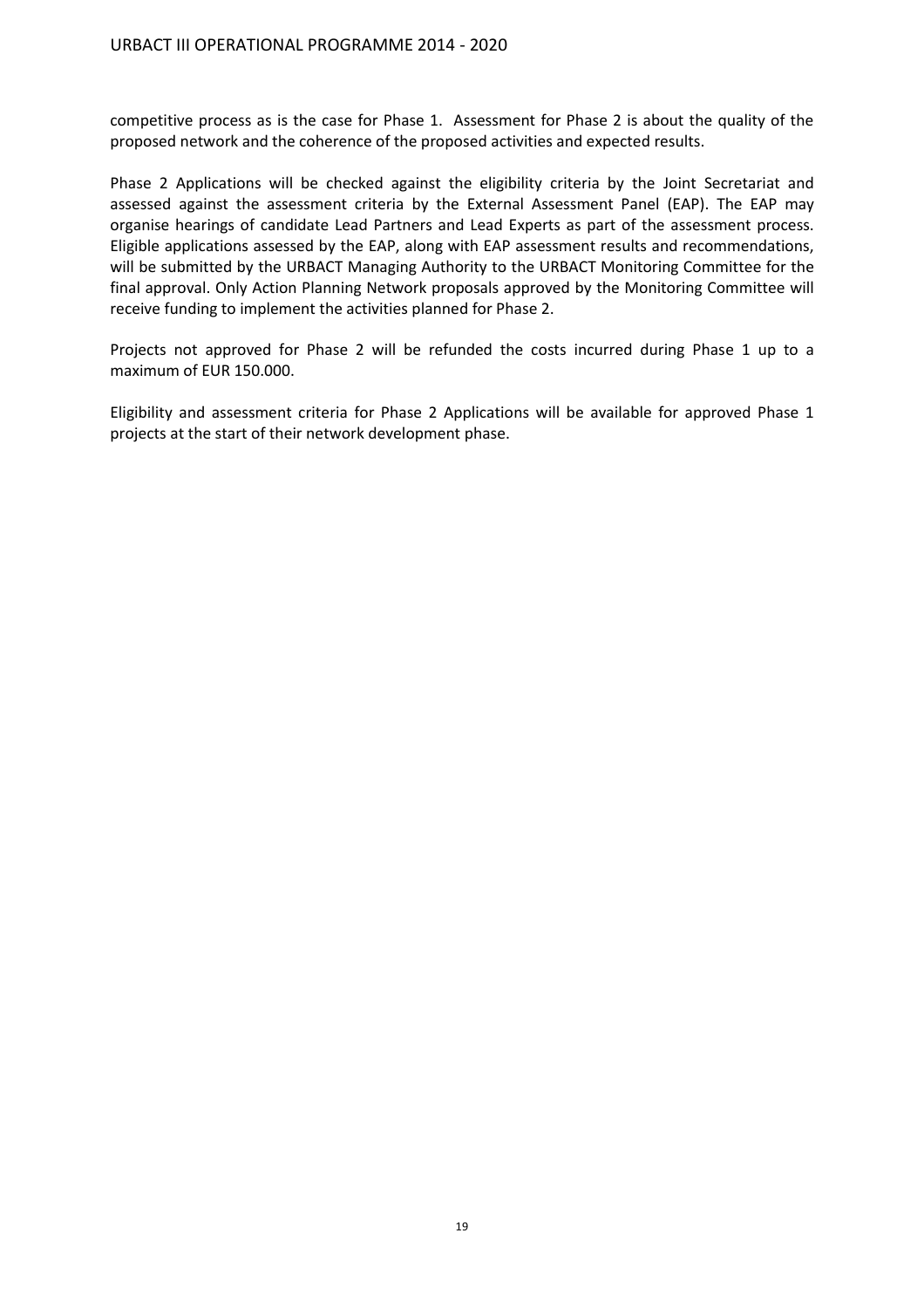# <span id="page-19-0"></span>**SECTION 8 – DETAILED PROCEDURE FOR THE CREATION OF ACTION PLANNING NETWORKS IN THE FRAME OF THE CALL FOR PROPOSALS**

## <span id="page-19-1"></span>**8.1. General overview**

 $\overline{a}$ 

Projects replying to this call for proposals shall be required to follow a structured application procedure and will be subject to a selection process. Each project shall be submitted **twice** to the URBACT III Monitoring Committee:

- in the form of a Phase 1 Application to be submitted in the framework of the open call for proposals
- in the form of a Phase 2 Application to be submitted, at the end of Phase 1, by networks that have been approved and funded for Phase 1

Decisions by the Monitoring Committee shall be final.

The different stages of the application procedure are outlined in detail in the Programme Manual (Fact Sheet 2D - Network Creation). They can be summarised as follows:

| <b>1. APPLICATION PHASE 1</b>                                                        |                                                                                                                                                                                                                                                                                                                                                             |  |
|--------------------------------------------------------------------------------------|-------------------------------------------------------------------------------------------------------------------------------------------------------------------------------------------------------------------------------------------------------------------------------------------------------------------------------------------------------------|--|
| Stage 1                                                                              | Lead Partner completes and submits a Phase 1 Application and all requested documents to the<br>URBACT Joint Secretariat by 17 April 2019 <sup>11</sup>                                                                                                                                                                                                      |  |
| Stage 2                                                                              | URBACT Joint Secretariat performs eligibility check.                                                                                                                                                                                                                                                                                                        |  |
| Stage 3                                                                              | External Assessment Panel carries out assessment of eligible project proposals and issues<br>recommendations.                                                                                                                                                                                                                                               |  |
| Stage 4                                                                              | URBACT Managing Authority submits proposal for the approval of up to 23 Action Planning<br>Networks to the Monitoring Committee. Monitoring Committee approves projects for the six-<br>month Phase 1. Action Planning Networks approved for Phase 1 shall receive a subsidy contract<br>that marks the final stage of approval of the project for Phase 1. |  |
| SIX-MONTH PHASE 1 FOR APPROVED ACTION PLANNING NETWORKS (2 Sept 2019 - 2 March 2020) |                                                                                                                                                                                                                                                                                                                                                             |  |
| <b>2. APPLICATION PHASE 2</b>                                                        |                                                                                                                                                                                                                                                                                                                                                             |  |
| Stage 5                                                                              | Lead Partner submits Phase 2 Application along with requested documents 6 months after the<br>start of Phase 1. Phase 2 Proposal will be completed as a result of Phase 1 activities (building on<br>the baseline study and partner exchange)                                                                                                               |  |
|                                                                                      | 6 Months following notification of approval for Phase 1 by Monitoring Committee - 2 March<br>2020                                                                                                                                                                                                                                                           |  |
| Stage 6                                                                              | URBACT Joint Secretariat performs eligibility check.                                                                                                                                                                                                                                                                                                        |  |
| Stage 7                                                                              | External Assessment Panel carries out assessment of eligible project applications and issues<br>recommendations. EAP may interview candidate Lead Partners and Lead Experts and issues<br>recommendations for possible improvements of applications if relevant.                                                                                            |  |
| Stage 8                                                                              | URBACT Managing Authority submits to the Monitoring Committee a proposal for the approval<br>of Action Planning Networks for Phase 2. Action Planning Networks approved for Phase 2 shall<br>receive a subsidy contract that marks the final stage of approval of the project for Phase $2^{12}$ .<br><b>Monitoring Committee meeting approx. May 2020</b>  |  |
| 24-MONTH PHASE 2 FOR APPROVED ACTION PLANNING NETWORKS (May 2020 - May 2022)         |                                                                                                                                                                                                                                                                                                                                                             |  |

 $11$  More detailed information about the fixed deadline and requested documents is presented under section 8.2 of the present Call for Proposals.

 $12$  Projects not approved for Phase 2 will be refunded for the costs incurred during Phase 1 up to a maximum of EUR 150.000.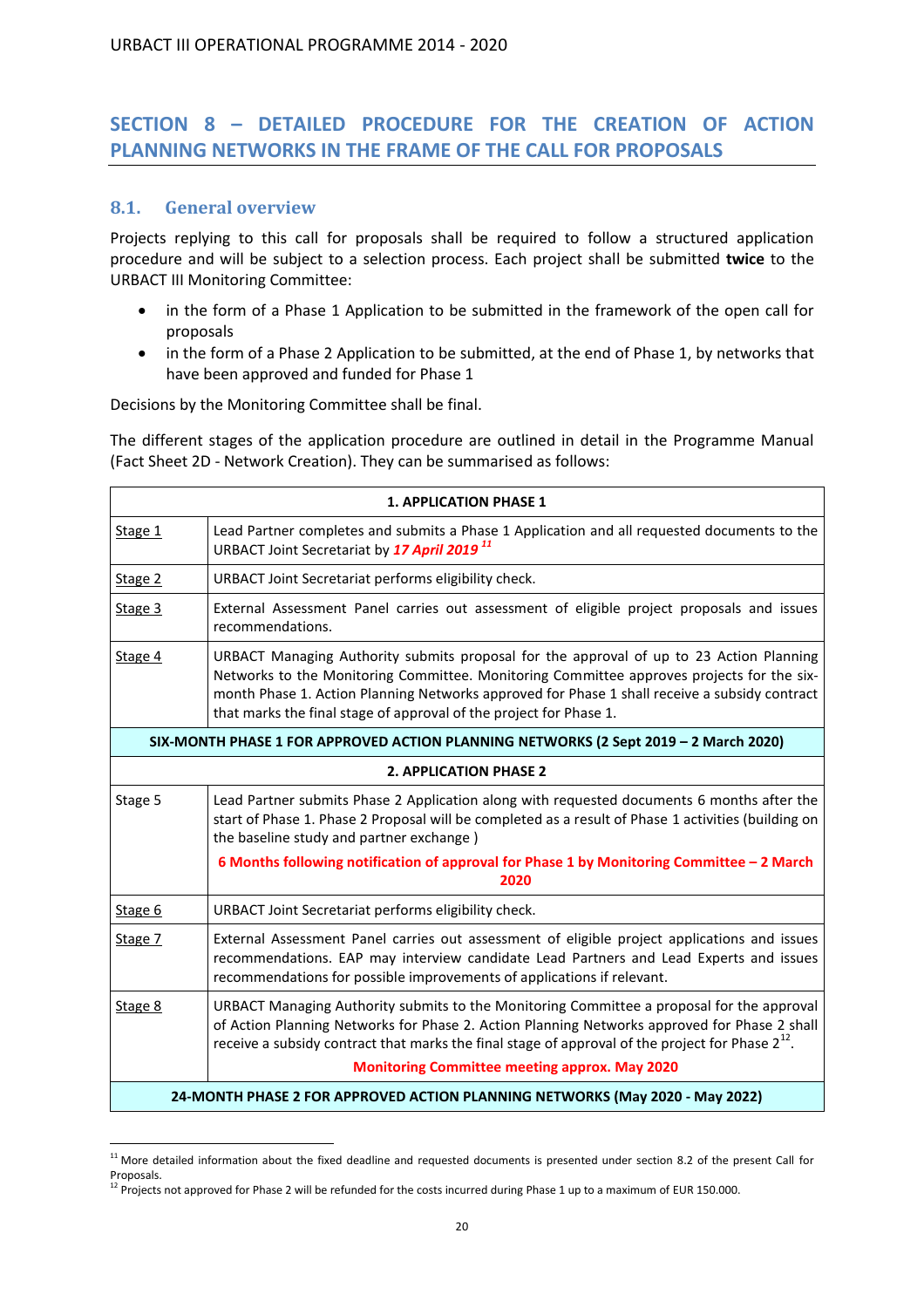## <span id="page-20-0"></span>**8.2. Stage 1 – Procedure for the submission of Phase 1 Applications**

**The submission of the Phase 1 Application package is paper free.** The application is submitted through the online system Synergie-CTE. Detailed information on how to create and submit a Phase 1 Application through the online system Synergie-CTE is provided in the Practical guide to SYNERGIE [application.](http://urbact.eu/files/practical-guide-synergie-application-call-proposals-action-planning-networks)

To submit a network proposal, applicants shall complete the following steps:

1) Complete and submit their Phase 1 Application through Synergie-CTE in English. Only applications submitted using Synergie-CTE will be accepted.

**The deadline for the online submission of the Phase 1 Applications is 17 April 2019, 15.00 CET.**

#### **After this deadline, the SYNERGIE-CTE system will be closed.**

2) Send the application package composed of the scan of the signed PDF of the Phase 1 Application generated through Synergie-CTE and all additional requested documents (*a list of additional documents is provided below*) by email to [APN@urbact.eu.](mailto:APN@urbact.eu)

**The email shall be received by the URBACT Joint Secretariat no later than 18 April 2019, 15.00 CET.**

Applicants shall send by email **all** of the following documents:

- Scanned signed PDF version of the submitted Phase 1 Application generated through Synergie-CTE. It must be duly signed by the Project Coordinator in the Lead Partner city;
- Letters of commitment in English for ALL partners included in the partnership (one letter for the Lead Partner plus one letter for each Project Partner) using the templates provided in annexes 2 and 3 of this Call for Proposals. Letters of Commitment shall be signed by an elected representative of the partner institution;<sup>13</sup>
- CV of the Project Coordinator at the Lead Partner;
- CV of the 3 proposed URBACT validated Experts to be potentially appointed for phase 1;
- Letters of intent from the 3 proposed experts using the template provided in annex 4 of this Call for Proposals

## <span id="page-20-1"></span>**8.3. Stage 2 – Eligibility check of Phase 1 Applications**

The URBACT Joint Secretariat will check all received applications against the eligibility criteria. Eligibility criteria for Phase 1 applications are minimum requirements, all of which must be fulfilled before a project can be declared eligible for further assessment. They cover organisational, administrative and commitment requirements. Only eligible projects can be submitted by the Managing Authority to the Monitoring Committee for approval.

 13 The signing person has to be an elected representative with authority to sign for the Project Partner. In case the Project Partner institution has no elected representatives, the signing person must be in the position of committing the institution's resources to be engaged in the project (staff, budget, etc.)."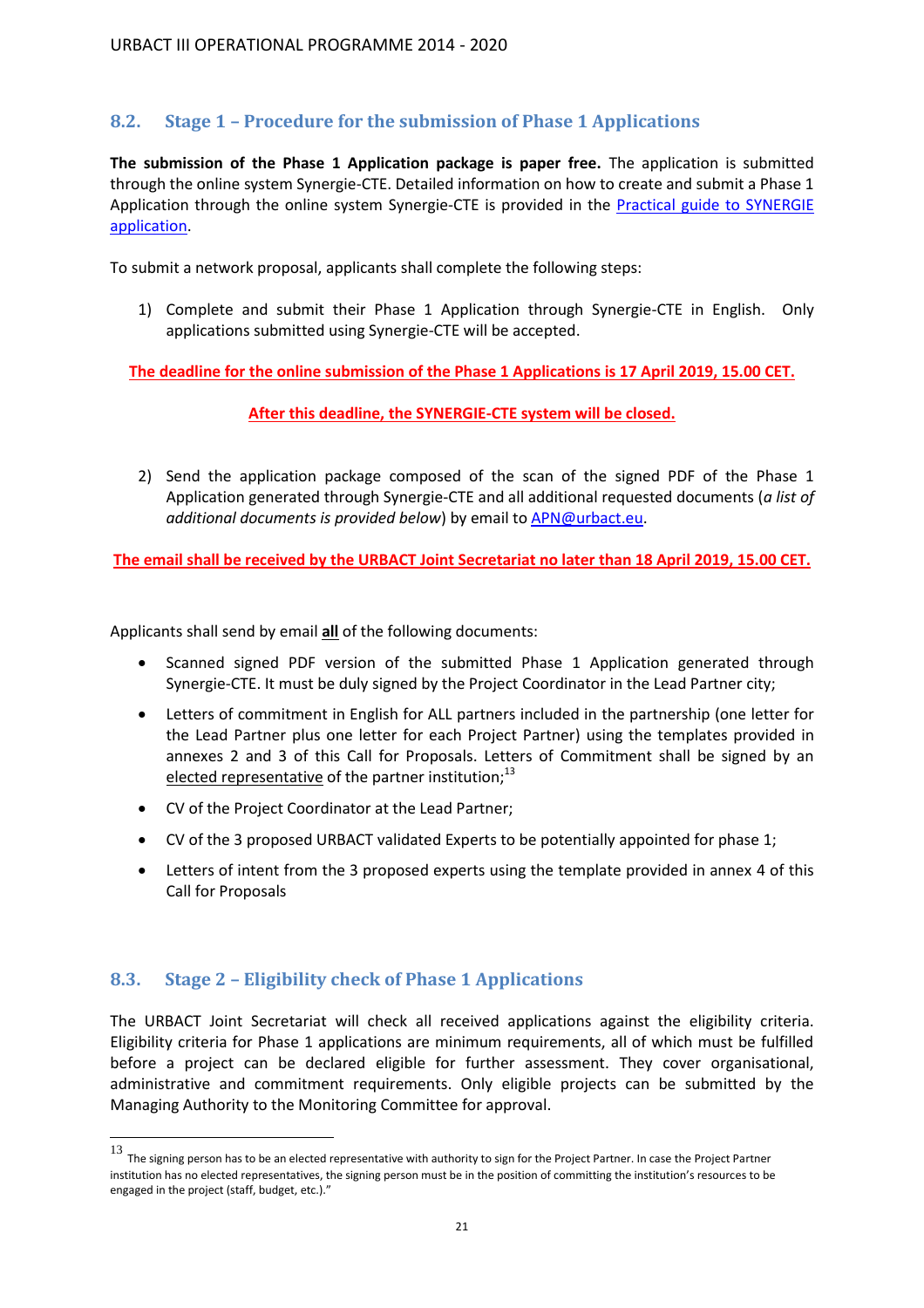The proposals submitted to the URBACT Joint Secretariat within the deadline and respecting the procedure outlined in the call will be checked for compliance with the eligibility criteria listed below:

#### Phase 1 - Eligibility Criteria

- o The application package is submitted in English, respecting the procedure outlined in the call for proposals and within the notified deadline.
- o The application package is complete including the required documents set out in the call.
- $\circ$  The proposal is complete in terms of information and data required in the documents (application form, letters of commitment from partners have been properly filled in and signed, letters of intent from experts are correctly completed and all letters use the official templates according to the instructions).
- $\circ$  The proposal fulfils the requirements for Phase 1 partnership bringing together between 7 and 10 candidate partners including the Lead Partner.
- o The proposed partnership respects the balance between partners from More Developed and Less Developed regions.
- o The candidate Lead Partner is candidate Lead Partner in one URBACT proposal under this call.
- o All candidate partners are eligible according to the URBACT Programme rules.
- o The maximum budget for Phase 1 applications (EUR 150,000 total eligible cost) has been respected.

## <span id="page-21-0"></span>**8.4. Stage 3 – Assessment of eligible Phase 1 Applications**

Eligible Phase 1 Applications shall be assessed by an External Assessment Panel. Information about the External Assessment Panel is provided in the Fact Sheet 2D of the URBACT III Programme Manual. The assessment criteria for project proposals for Phase 1 are outlined below:

## Phase 1 - Assessment Criteria Action Planning Networks

#### **Criterion 1: Relevance of the topic/theme/policy issue addressed (10%)**

For this criterion, assessors will more especially consider the following dimensions:

- 1) The proposal contributes to the objectives of the Cohesion Policy 2014-2020
- 2) The proposal is relevant in the current European Urban policy context (in particular the Urban Agenda for the European Union).

#### **Criterion 2: Quality of Partnership (15%)**

For this criterion, assessors will more especially consider the following dimensions:

- 1) The policy challenge proposed is relevant for each of the cities in the partnership
- 2) The proposed partnership covers an appropriate mix of Member States (for example ensuring adequate coverage of Central and Eastern Europe, Northern, Western and Southern Europe). In cases where the geographical coverage is limited, this is clearly justified in Phase 1 application.
- 3) The strategic environment of partner cities is relevant to address the challenges identified
- 4) The partner cities demonstrate a willingness and ability to undertake the activities of Phase 1 (e.g. having appropriate competence, resources, political support and motivation)
- 5) The types of stakeholder identified in the URBACT Local Group are relevant and comprehensive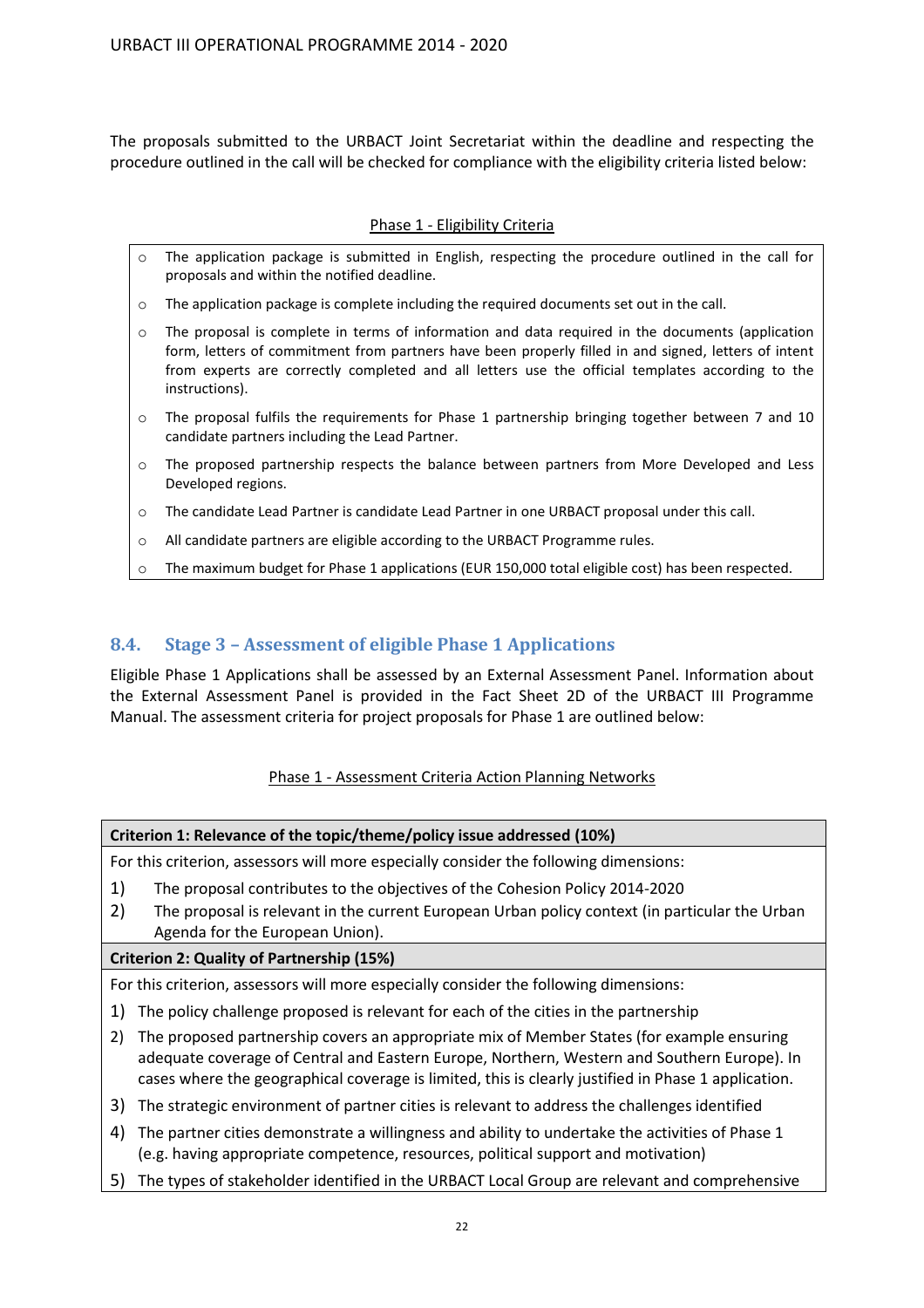6) The local situation, needs and expected results for each partner city is clearly described and these are logically connected demonstrating high potential for change. **Criterion 3: Quality of the proposed methodology and activities (15%)**  For this criterion, assessors will more especially consider the following dimensions: 1) The work plan for Phase 1 is clearly presented with description of the planned activities and expected outputs 2) Work packages for Phase 1 are clearly explained with sufficient detail 3) The proposed outputs are clearly explained and appropriate for Phase 1 4) The activities are logically interlinked and in line with the objectives for Phase 1 (production of the Baseline study, design of an exchange and learning methodology and elaboration of the Phase 2 Application) 5) The proposed tools, content and methods respond to the needs of the partner cities 6) The Methodology for the production of the Baseline study including its components of State of the Art, partner profiles and methodology are clearly set out. **Criterion 4: Project Management and Expertise (10%)** For this criterion, assessors will more especially consider the following dimensions: 1) The Lead Partner demonstrates competency in managing EU co-financed projects or can ensure adequate measures for management support 2) The named person to act for the Lead Partner (project coordinator) has experience (from attached CV) of this type of work 3) The project coordination at the Lead Partner's is well organised and clearly presented (who will do which tasks) Sufficient resources are indicated for the lead partner tasks 4) The proposed URBACT lead experts have relevant experience in supporting transnational exchange and learning activities as well as relevant thematic expertise 5) At least one female lead expert is proposed by the network 6) The project budget is coherent with the work plan and the main outputs in the proposal. 7) The total partner budgets reflect real partner' involvement (are balanced and realistic). 8) The project budget is justified, clear and realistic. **Criterion 5: Added Value of the Proposal (25%)**  For this criterion, assessors will more especially consider the following dimensions: 1) The proposal addresses a theme which is relevant to many European cities 2) The proposal demonstrates high added value in relation to the proposed theme (new themes) 3) The proposal demonstrates high added value in relation to the partners selected (integrating cities that have never participated in an URBACT network before as well as URBACT cities which are debuting as Lead Partner) 4) The proposal offers high potential for change in partner cities **Criterion 6: Coherence of the Proposal (25%)** For this criterion, assessors will more especially consider the following dimensions: 1) The proposal demonstrates a good understanding of the objectives of an Action Planning Network 2) The proposed methodology and activities for Phase 1 are coherent and logical (activities are logically sequenced linking local and transnational) 3) The proposal has a clear focus on transnational exchange and learning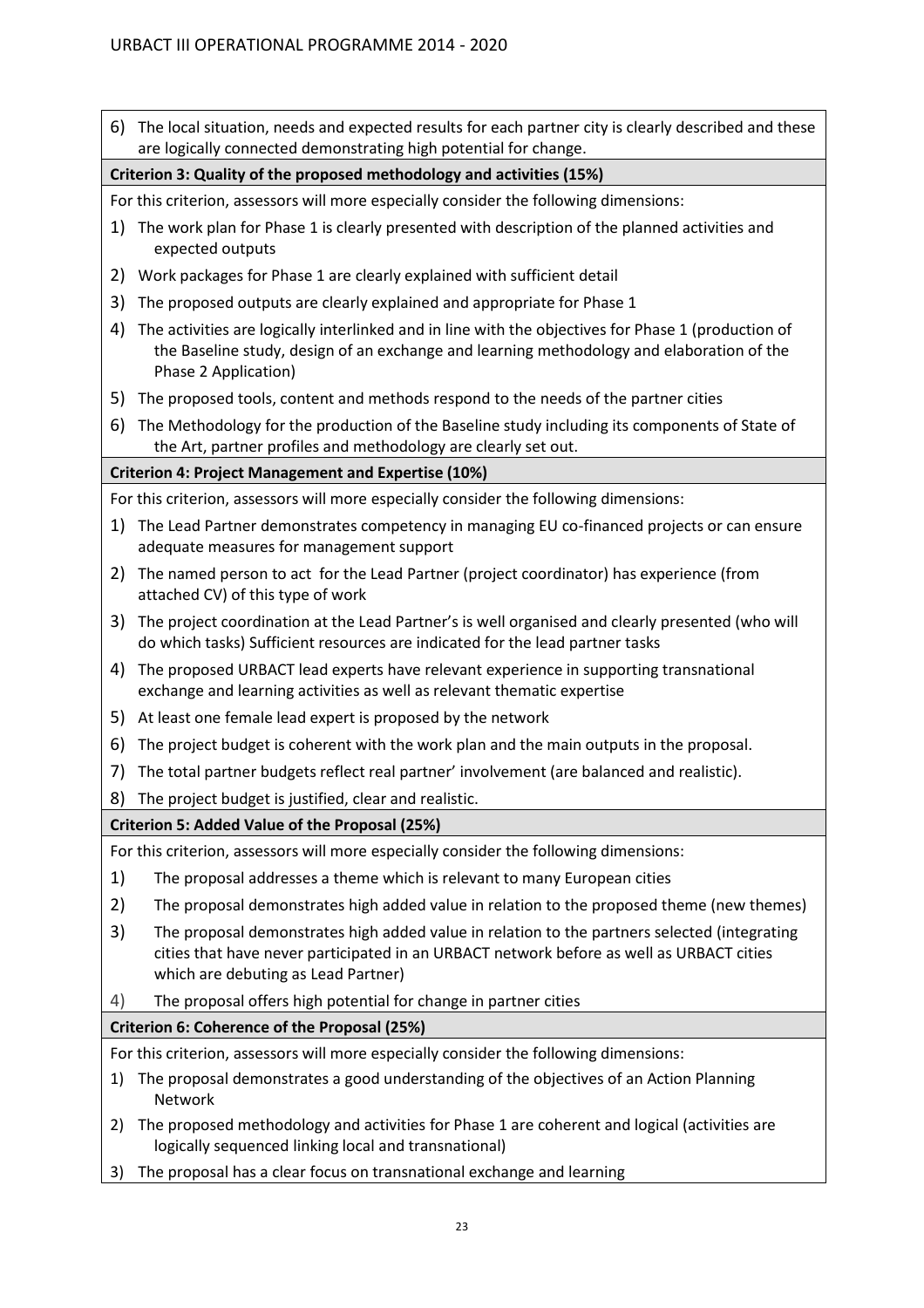4) The proposal has adequately addressed gender equality in all proposed activities

## <span id="page-23-0"></span>**8.5. Stage 4 – Submission to the Monitoring Committee and approval**

Building on the report provided by the External Assessment Panel, the Monitoring Committee shall decide on the approval of projects to enter Phase 1. Decisions by the Monitoring Committee shall be final.

After approval by the Monitoring Committee, the information on approved projects shall be published on the URBACT website.

Approved applications shall receive a subsidy contract which marks the final stage of approval of the Phase 1 project. Additional information on the subsidy contract is available in Fact Sheet 2E of the URBACT III Programme Manual. The project shall then be fully operational and can start working on Phase 1.

All successful Phase 1 networks will be invited to a dedicated training session where Lead Partners and Lead Experts can learn about expectations and activities to be delivered in the first 6 months.

During Phase 1, the Lead Partner and Project Partners, with the support of the URBACT validated Lead Expert, shall complete the Phase 2 Application to submit their final proposal for Phase 2. This will be done in English through the online system Synergie-CTE by updating and providing additional information to the initial application submitted for Phase 1. Terms of reference and guidance for the completion of the Phase 2 Application will be provided by the URBACT Joint Secretariat to the projects approved for Phase 1. It shall include, amongst other things, a detailed definition of the network objectives and expected outputs, a work programme including a plan for the use and management of experts and a budget by category and partner.

During Phase 1, guidance on Phase 2 activities will be provided to approved networks along with details of the application form and updated Terms of Reference document The eligibility and assessment criteria will be included in these documents.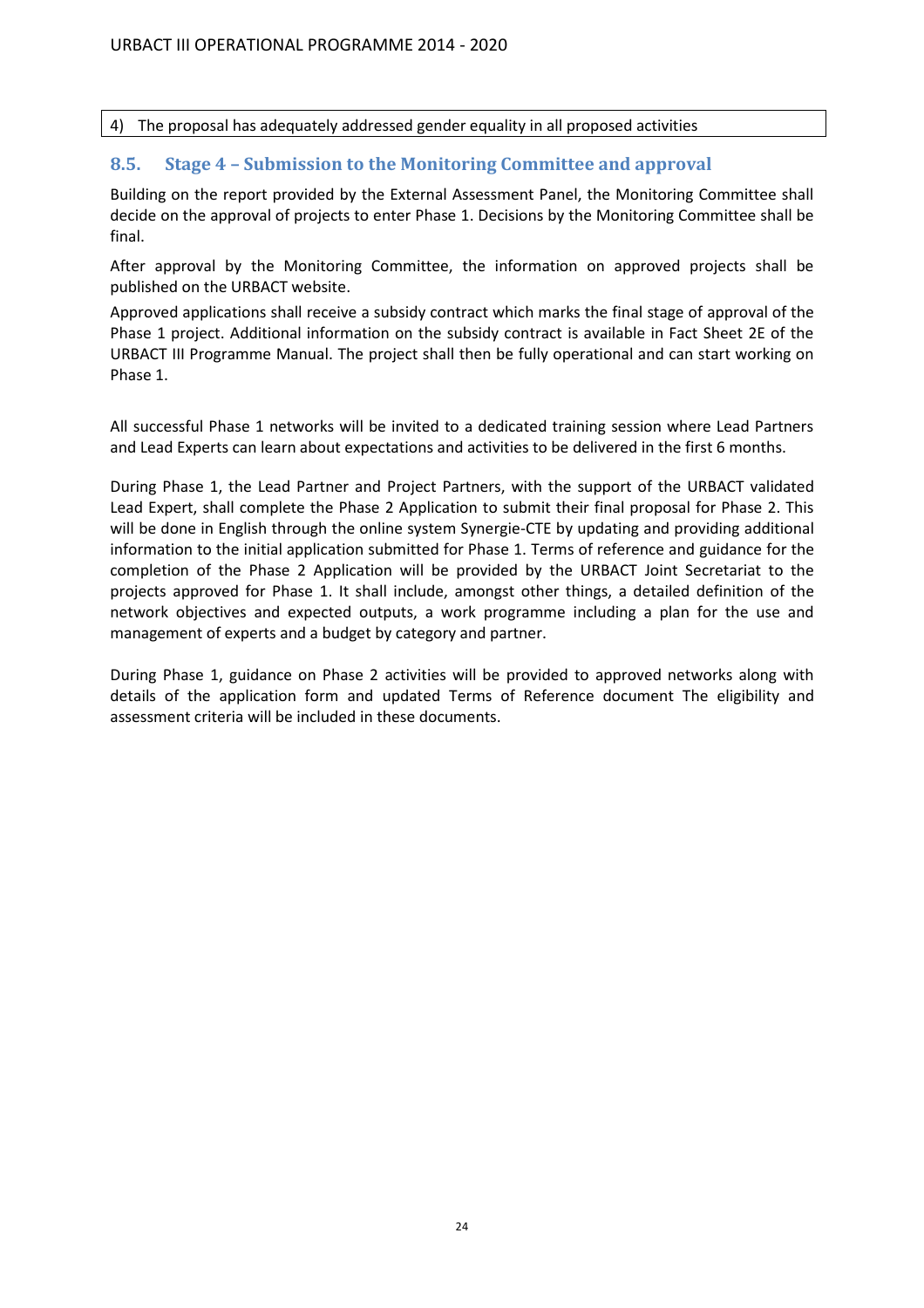## <span id="page-24-0"></span>**SECTION 9 – COMPLAINTS PROCEDURE**

Lead Partners of rejected project proposals are informed in writing about the reasons why an application was not eligible or not approved. Questions in relation to the assessments will be examined and answered by the Managing Authority/Joint Secretariat. Projects that have not been selected for funding have the right to file a formal complaint about the decision of the Monitoring Committee.

In principle, complaints can only be lodged against the following criteria: (1) the assessment does not take into consideration information supplied in the application and (2) the project assessment and selection process failed to comply with the specific procedures laid down in the call publication and programme manual, which as a consequence may have affected the decision.

Only the project's Lead Partner can file a complaint. Potential partner complaints have to be passed through the Lead Partner. Complaints should be submitted electronically to the Joint Secretariat within 3 weeks after the official notification of the non-selection of the project by the Managing Authority. This deadline shall not prejudice the start of the other projects approved by the Monitoring Committee.

The complaints will be examined and answered by a complaint panel involving the chair of the URBACT Monitoring Committee, the URBACT Managing Authority/Joint Secretariat and the chair of the External Assessment Panel. If deemed necessary, the complaint panel may decide to submit a complaint to the Monitoring Committee of the programme for review.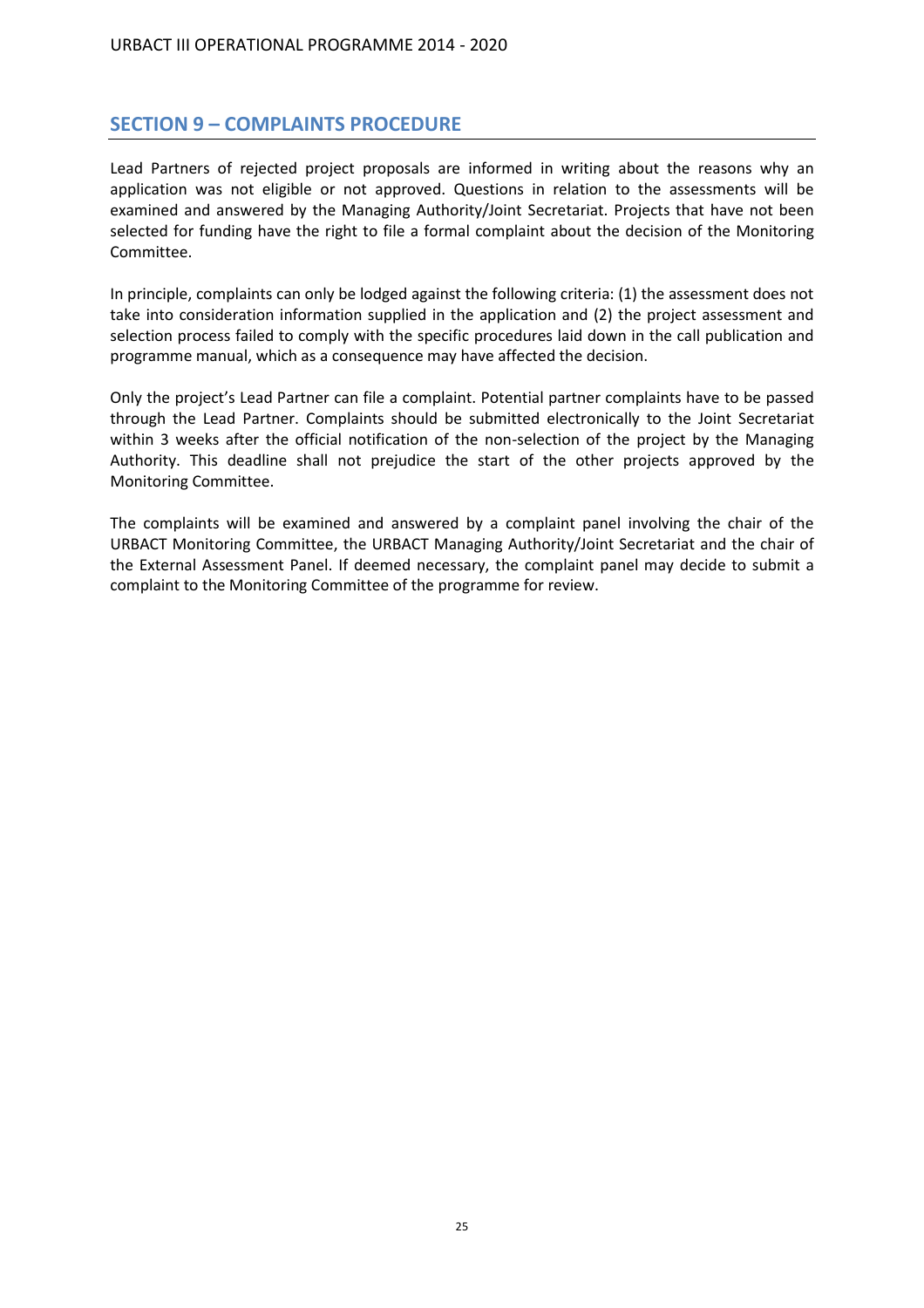## <span id="page-25-0"></span>**SECTION 10 - CONTENT OF PHASE 1 APPLICATION**

Projects wishing to apply for funding within the frame of this Call for Proposals shall fill in and submit the Phase 1 Application through the online Synergie-CTE platform. All applications shall be completed in English.

Proposals for Phase 1 mainly cover the initial 6 months (in terms of work programme and budget) but should also start to reflect upon the exchange and learning methodology proposed for Phase 2.

Here below the list of the main sections to be completed in order to submit a Phase 1 Proposal:

- **Presentation of the network theme**: applicants shall define the main issue/policy challenge to be addressed by the network, highlighting the link with the EU2020 strategy and the Thematic Objectives for Cohesion Policy 2014-2020 as well as the Urban Agenda for the European Union. The proposal should also explain how the network will contribute to the specific objective for Action Planning Networks.
- **Presentation of the proposed partnership for Phase 1:** In the framework of the Phase 1 Application, applicants are requested to present all partners included in the partnership. More especially applicants are requested to highlight:
	- The local situation of partners in relation to the policy issue/topic addressed by the network
	- The experience of partners in dealing with the policy issue/topic addressed by the network and their potential contribution to the exchange and learning activities
	- The specific needs and expected results of partners and how URBACT can respond to these needs
- **Description of the main activities to be implemented during Phase 1**: applicants shall describe how the main activities included under the two Work Packages for Phase 1 (WP1 Project Management and Coordination and WP2 Project development) will be implemented. More especially applicants are requested to detail the proposed approach for the production of the Baseline study.
- **Description of the Network Team:** applicants shall describe the experience of the proposed Lead Partner and coordinator. Applicants shall explain their choice for the proposed Lead Expert to assist the network during Phase 1
- **Budget for Phase 1:** applicants shall provide information about the budget required to deliver the activities proposed based around 5 budget categories. An individual project partner budget shall also be provided. More detailed information on budgetary issues can be found in section 6 of this document and in the Guide for Action Planning Networks.

For the preparation of the Phase 1 Applications applicants are strongly advised to refer to the detailed explanations in the Guide to Action Planning Networks for Phase 1.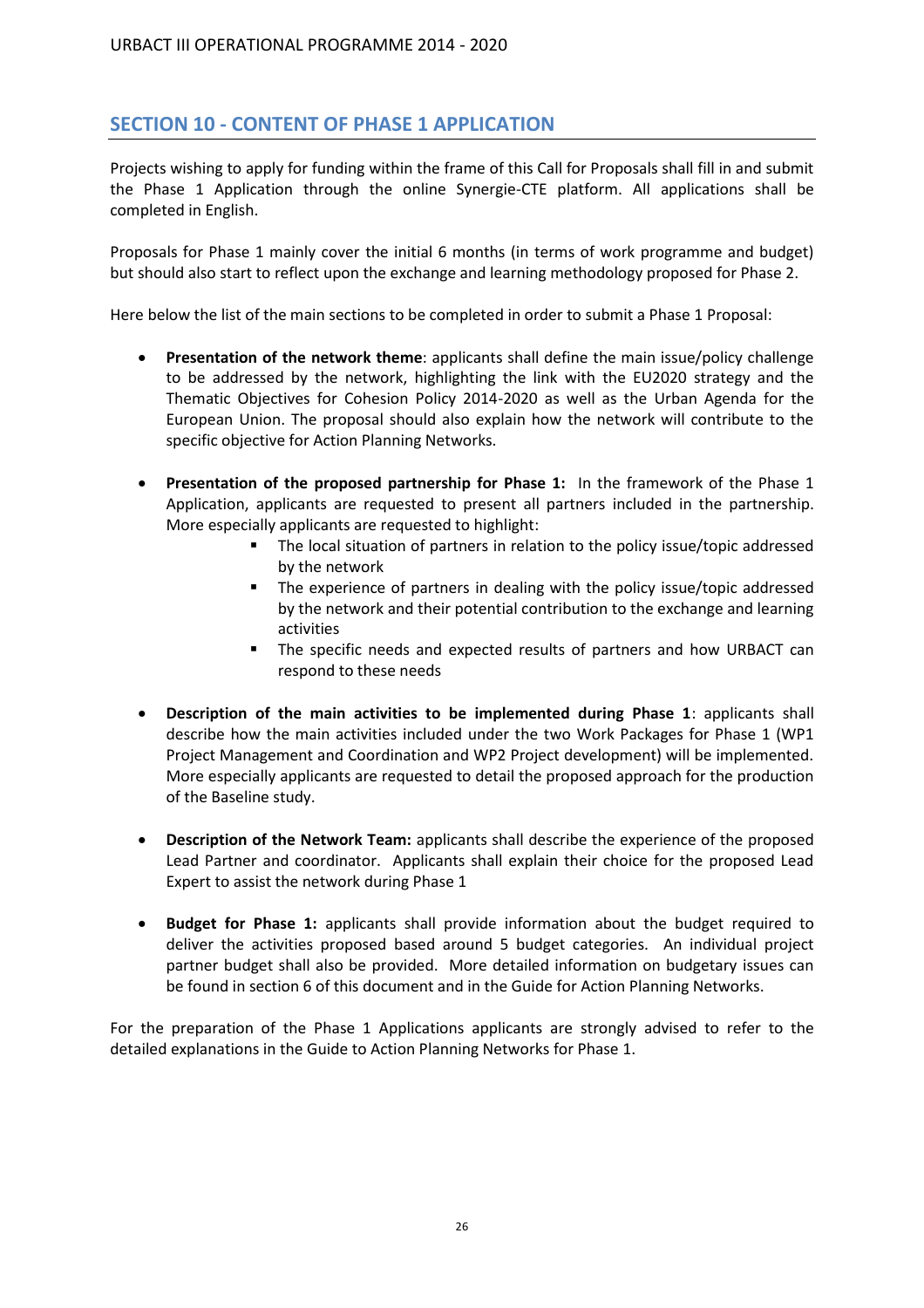## <span id="page-26-0"></span>**SECTION 11 - IMPORTANT DATES FOR APPLICANTS**

Applicants are invited to take note of the following five milestones:

#### **•** Submission of proposals

Phase 1 Applications shall be submitted online by **17 April 2019 14 - 15.00 CET at the latest**, following the procedure outlined above in section 8. The application package should be emailed by 18 April 2019 15.00 CET at the latest.

#### **Approval for Phase 1**

 $\overline{a}$ 

Eligible project proposals will be submitted to the Monitoring Committee for approval of funding for Phase 1 in June 2019. Approved networks will start work officially in September 2019.

#### **Training session at the beginning of Phase 1**

Lead Partners and URBACT validated Lead Experts of approved projects MUST attend the Training Session organised in Paris shortly after the start of the networks. **The dates of this meeting are set for 10-11 September 2019.**

As this is considered a capacity-building event, the programme will cover Travel and Accommodation costs for participants – attendance is compulsory.

<sup>&</sup>lt;sup>14</sup> The online tool for submitting Proposals for Phase 1, Synergie-CTE, will close at 15:00 pm CET on 17 April 2019. More detailed information about the submission procedure, list of required documents and deadline is provided in section 8 of the present Call for Proposals.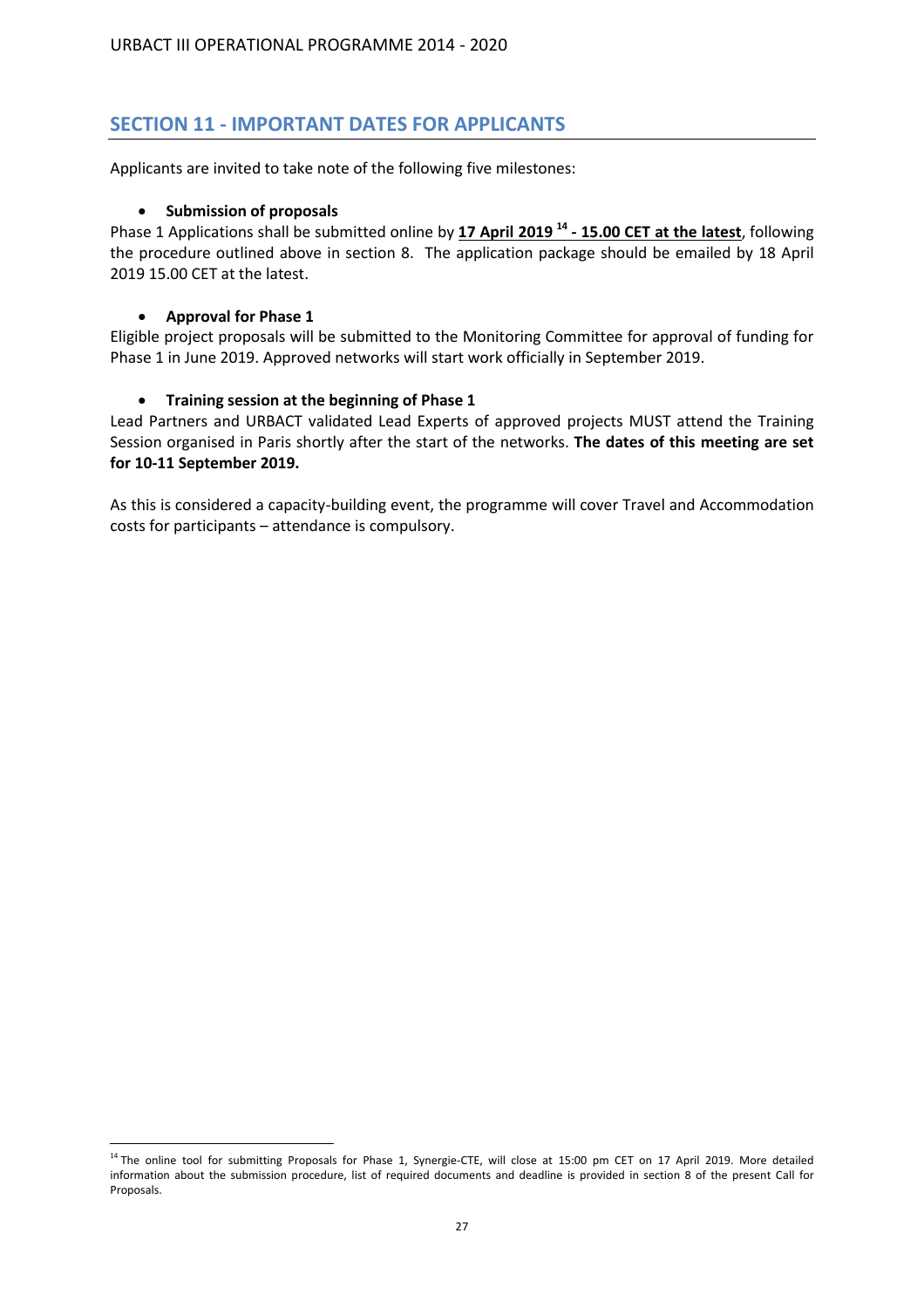## <span id="page-27-0"></span>**SECTION 12 - USEFUL RESOURCES**

### <span id="page-27-1"></span>**12.1. URBACT Joint Secretariat**

Applicants may contact members of the URBACT Joint Secretariat for clarification related to the submission of applications. For all questions concerning the Call for Proposals for Action Planning Network, applicants are invited to contact the URBACT Joint Secretariat at the following dedicated address: [\(apn@urbact.eu\)](mailto:apn@urbact.eu).

## <span id="page-27-2"></span>**12.2. Frequently Asked Questions (FAQ)**

A Frequently Asked Questions (FAQ) section is available on the URBACT website[: http://urbact.eu/faq](http://urbact.eu/faq)

## <span id="page-27-3"></span>**12.3. Useful Documents**

In preparing their Phase 1 Application, applicants are invited to refer to the following documents in addition to the Terms of Reference:

- Guide to Action Planning Networks for Phase 1 (necessary for a quality submission)
- URBACT III Operational Programme
- URBACT III Programme Manual, and in particular
	- o Fact Sheet 1 The URBACT Programme
	- o Fact Sheet 2A Action Planning Networks
	- o Fact Sheet 2D Network Creation
	- o Fact Sheet 2E Network Management
	- o Fact Sheet 2F Financial management and control
- SYNERGIE –CTE Practical Guide for the creation and submission of Phase 1 applications of Action Planning Networks

Key documents are available on th[e webpage dedicated to the call.](http://urbact.eu/urbact-last-call-action-planning-networks-now-open)

#### <span id="page-27-4"></span>**12.4. Finding an Expert**

The database of URBACT III validated experts can be found here - <http://urbact.eu/experts-list>

#### <span id="page-27-5"></span>**12.4. Partner Search Tool**

A specific tool dedicated to assisting partner search has been developed on the URBACT website. It can be accessed at this address[: http://urbact.eu/partner-search-tool](http://urbact.eu/partner-search-tool)

#### <span id="page-27-6"></span>**12.5. National URBACT Points**

Information about National URBACT Points can be found [here.](http://urbact.eu/files/national-urbact-points-contact-details)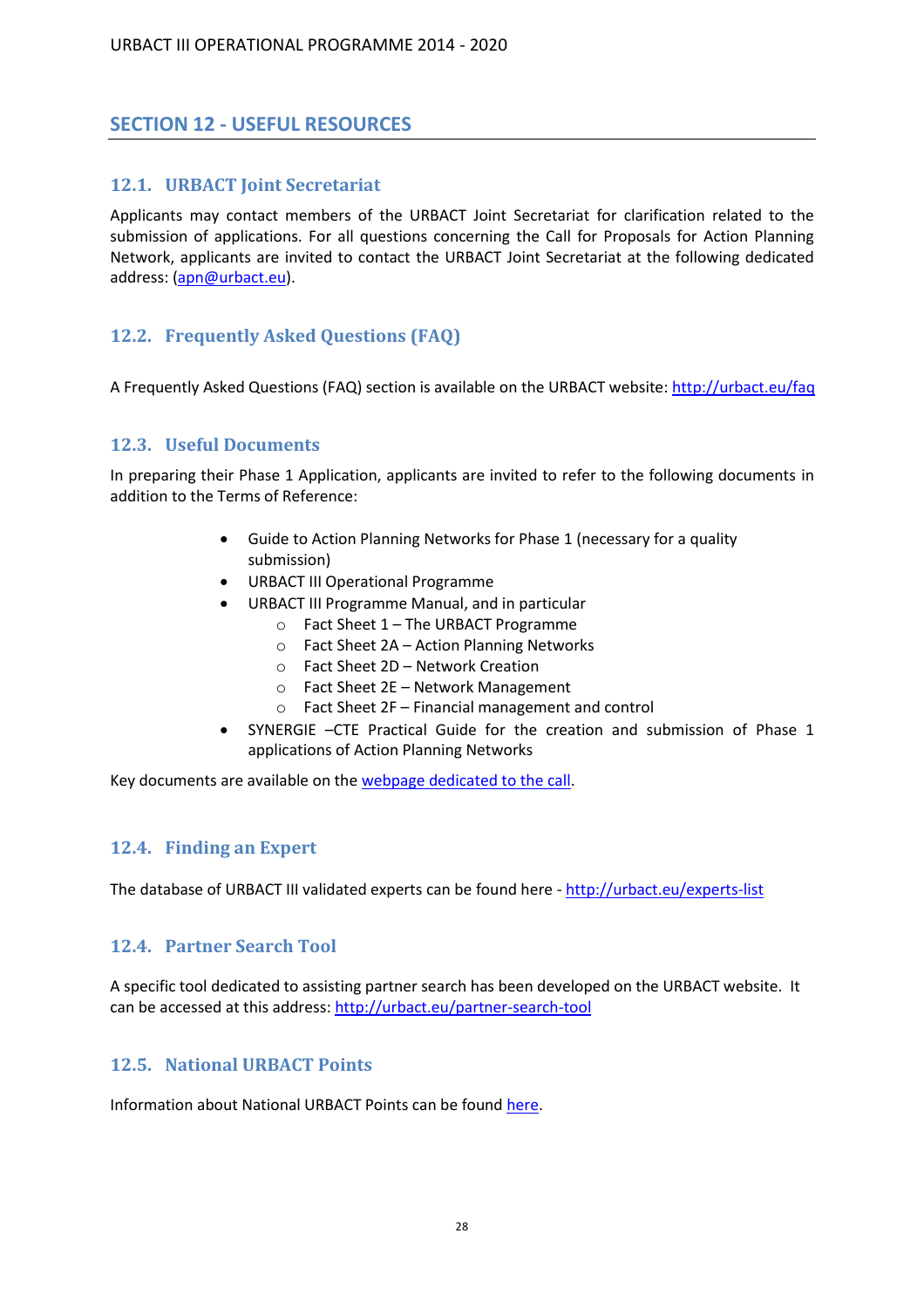# <span id="page-28-0"></span>**ANNEX 1 – OUTLINE OF MAIN COMPONENTS OF THE APPLICATION FORM**

| 1.     | <b>PROJECT SYNTHESIS</b>                                                                                             |  |  |
|--------|----------------------------------------------------------------------------------------------------------------------|--|--|
| 1.1.   | Project identity (incl. title and duration)                                                                          |  |  |
| 1.2.   | Summarised description of the issue to be addressed by the network                                                   |  |  |
| 1.3.   | <b>Proposed partnership</b>                                                                                          |  |  |
| 1.4.   | <b>Thematic objective</b>                                                                                            |  |  |
| 1.5.   | <b>Total budget</b>                                                                                                  |  |  |
| 2.     | PRESENTATION OF PROJECT PROPOSAL                                                                                     |  |  |
| 2.1.   | <b>Thematic Content</b>                                                                                              |  |  |
| 2.1.1. | Definition of the issue / policy challenge to be addressed (word limit to apply)                                     |  |  |
| 2.1.2. | Link to European urban policy context, EU 2020 strategy and 10 Thematic objectives (word limit to apply)             |  |  |
| 2.2.   | Shall the proposal contribute to the URBACT Specific Objective 2 (related to Action Planning Networks)?              |  |  |
| 2.3.   | How will gender equality and equal opportunities be addressed by the network? (word limit to apply)                  |  |  |
| 2.4.   | What is the added value of this network related to the theme proposed? (word limit to apply)                         |  |  |
| 3.     | <b>RATIONALE OF PROPOSED PARTNERSHIP</b>                                                                             |  |  |
| 3.1.   | <b>Profile of the Partner Cities</b>                                                                                 |  |  |
| 3.1.1. | Local challenges of city partners specific to the network theme                                                      |  |  |
| 3.1.2. | Strategies and actions of the city specific to the network theme                                                     |  |  |
| 3.1.3. | Motivation and commitment of each city to join the network                                                           |  |  |
| 3.1.4. | Local Stakeholders to be involved in the URBACT Local Group                                                          |  |  |
| 3.1.5. | Potential for actions to be funded/implemented                                                                       |  |  |
| 3.2.   | Why does it make sense for these cities to work together? What added value will be created? (word limit to<br>apply) |  |  |
| 3.3.   | What is the added value of the proposed partnership? (why do these partners need URBACT to respond to                |  |  |
|        | their specific needs?) (word limit to apply)                                                                         |  |  |
| 4.     | <b>ACTIVITIES AND EXPECTED OUTPUTS</b>                                                                               |  |  |
| 4.1.   | Description of Work Package 1- Network management                                                                    |  |  |
|        | 4.1.1. Organisation of the project coordination                                                                      |  |  |
|        | 4.1.2. Activities to be implemented under WP1                                                                        |  |  |
| 4.2.   | Description of Work Package 2 - Project Development                                                                  |  |  |
|        | 4.2.1. General framework for Project Development                                                                     |  |  |
|        | 4.2.2. The methodological approach proposed for the Baseline Study.                                                  |  |  |
|        | 4.2.3. Proposed content, tools and methods for the transnational exchange and learning meetings                      |  |  |
|        | 4.2.4. Expected outputs under WP2 (transnational meetings, Baseline Study, Phase 2 Application)                      |  |  |
| 5.     | <b>PROJECT WORK PLAN</b>                                                                                             |  |  |
| 6.     | <b>PROJECT MANAGEMENT AND LEADERSHIP</b>                                                                             |  |  |
| 6.1.   | Lead partner experience (highlights of city's experience)                                                            |  |  |
| 6.2.   | Experience of proposed project coordinator                                                                           |  |  |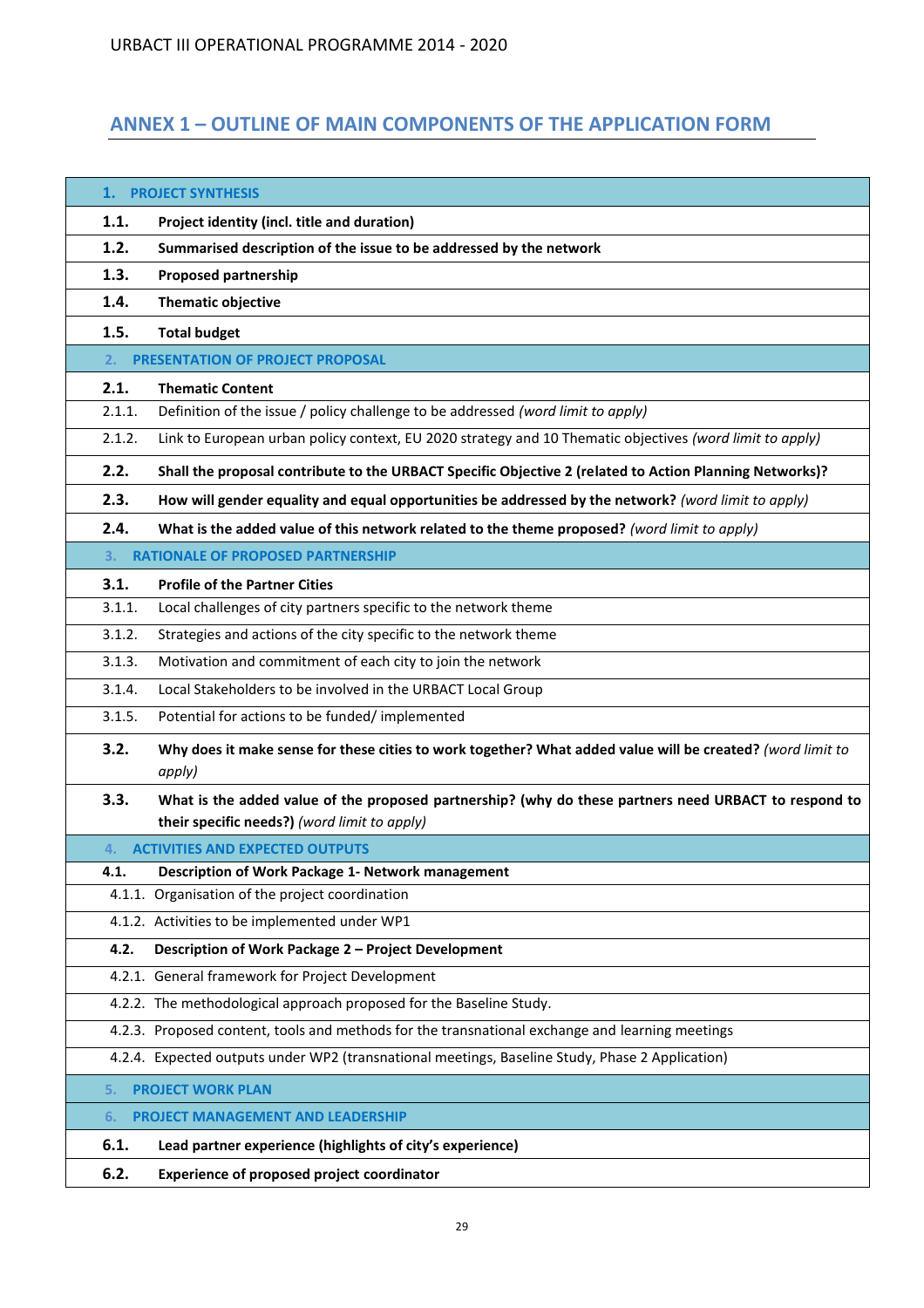### URBACT III OPERATIONAL PROGRAMME 2014 - 2020

| 6.3.                                              | Presentation of the Lead Partner project team (roles and responsibilities)       |
|---------------------------------------------------|----------------------------------------------------------------------------------|
| <b>USE OF EXPERTISE</b><br>7 <sup>1</sup>         |                                                                                  |
| 7.1.                                              | Proposed use of expertise resources allocated by the Programme                   |
| 7.1.1.                                            | Proposed URBACT Lead Experts                                                     |
| 8.                                                | <b>BUDGETARY PROPOSAL</b>                                                        |
| 8.1.                                              | Financial contribution by partner and source (incl. ERDF and local contribution) |
| 8.2.                                              | <b>ERDF</b> per year                                                             |
| 8.3.                                              | Expenditure per partner, per year and budget subcategory                         |
| 8.4.                                              | Expenditure per year and budget category                                         |
| 8.5.                                              | Project cost per budget line                                                     |
| 8.6.                                              | Project costs per budget category - Justification/Explanation                    |
| <b>SIGNATURE</b><br>9.                            |                                                                                  |
| Signature of the Lead Partner/project coordinator |                                                                                  |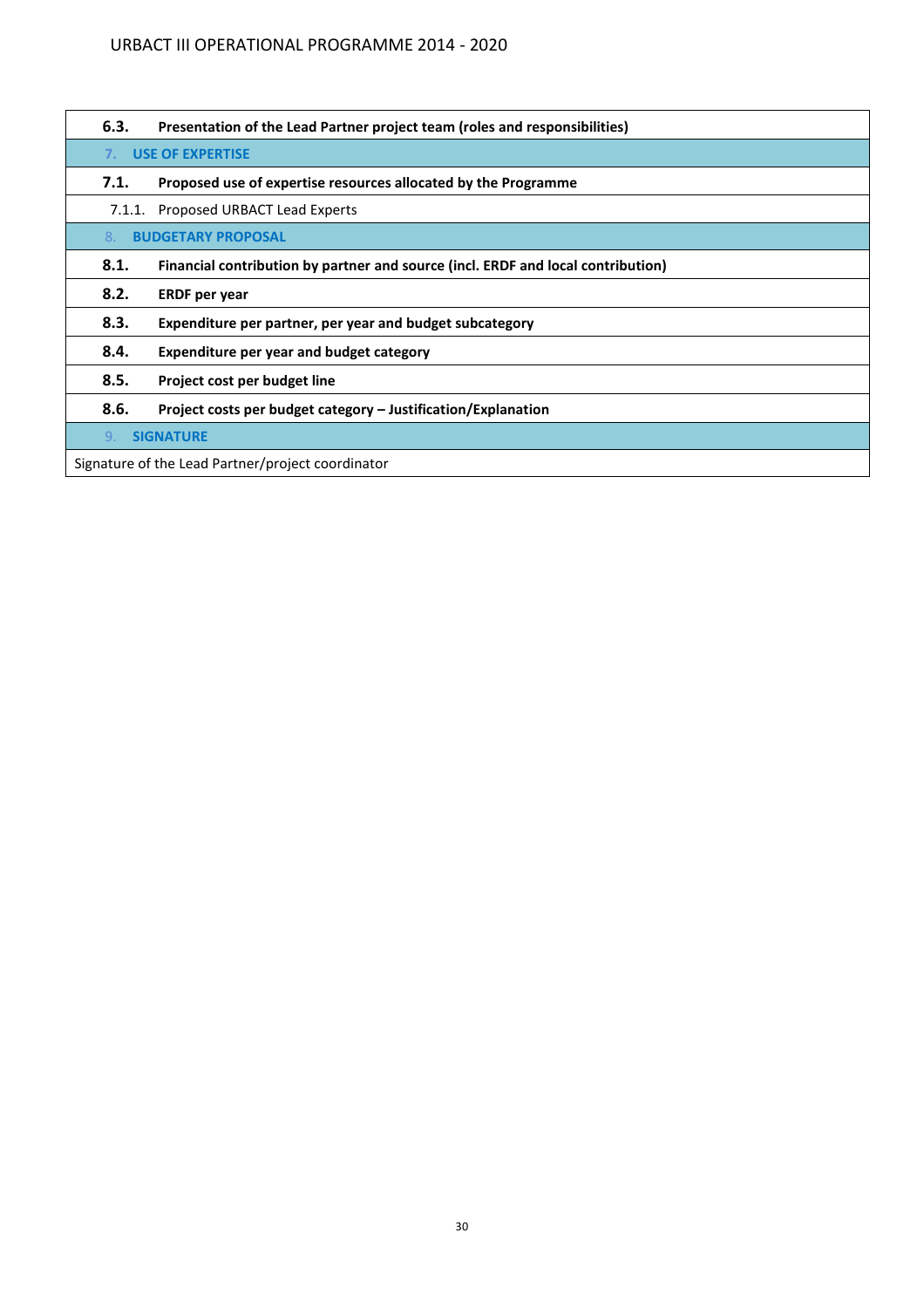## <span id="page-30-0"></span>**ANNEX 2 - TEMPLATE LETTER OF COMMITMENT FOR THE LEAD PARTNER**

**The text shall be inserted in the Lead Partner's headed paper with the relevant project data.**

URBACT III Managing Authority 20, Avenue de Ségur TSA 10717 75334 Paris Cedex 07 France

Dear Madam, Sir,

The city of [… *name of the institution*…] confirms its commitment to be the Lead Partner in the activities of the URBACT *Action Planning Network* proposal entitled [*…project title …*]*.* The specific challenge we wish to address as a Lead Partner in this *Action Planning Network* is […*brief description of the theme*…………].

We are convinced that by working through this URBACT network, we will be able to better address these challenges. In this context, if the proposal is approved within the framework of the URBACT III Programme, we will ensure the overall coordination of the network, take on roles and implement activities as indicated in the Phase 1 work programme. More especially, we commit to organise two transnational meetings, to coordinate the production of the Baseline study, to identify key local stakeholders to be involved and to produce a Phase 2 Application.

To this end we also formally commit to engaging the funds needed to co-finance ERDF. The details of this contribution are outlined within the Phase 1 application.

Yours sincerely<sup>15</sup>

Name in capital letters:

\_\_\_\_\_\_\_\_\_\_\_\_\_\_\_\_\_\_\_\_\_\_\_\_\_\_\_\_\_\_\_\_\_

\_\_\_\_\_\_\_\_\_\_\_\_\_\_\_\_\_\_\_\_\_\_\_\_\_\_\_\_\_\_\_\_\_

**Function**

 $\overline{a}$ 



<sup>&</sup>lt;sup>15</sup> The signing person has to be an elected representative with authority to sign for the Lead Partner. In case the Lead Partner institution has no elected representatives, the signing person must be in the position of committing the institution's resources to be engaged in the project (staff, budget, etc.).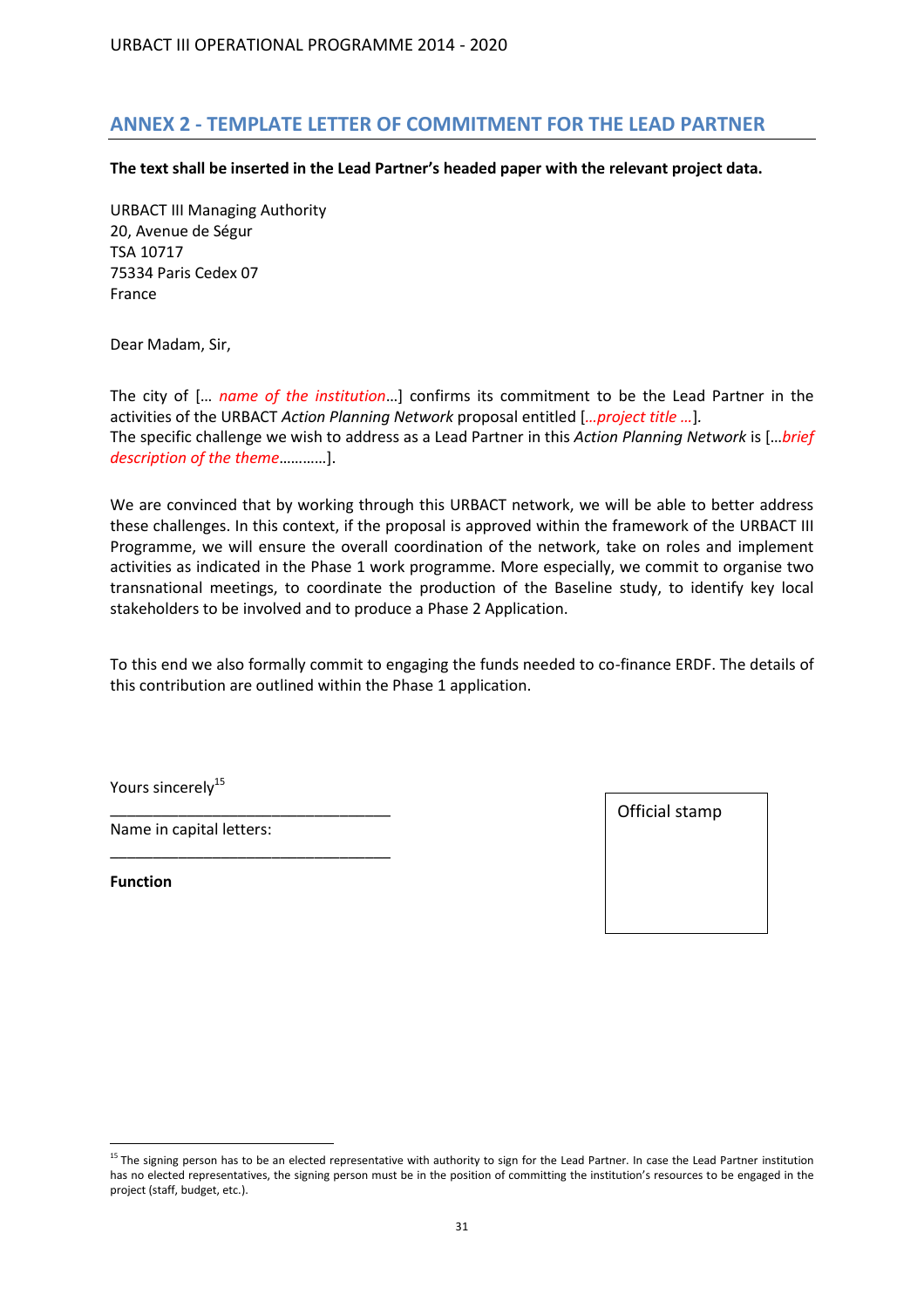## <span id="page-31-0"></span>**ANNEX 3 – TEMPLATE LETTER OF COMMITMENT FOR A PROJECT PARTNER**

**The text shall be inserted in the Partner's headed paper with the relevant project data.**

URBACT III Managing Authority 20, Avenue de Ségur TSA 10717 75334 Paris Cedex 07 France

Dear Madam, Sir,

The city of [……*name of partner institution*……………] confirms its commitment to be Project Partner in the activities of the URBACT Action planning network proposal entitled [……*title of project*………] led by [……*name of Lead partner institution*……………].

The specific challenge we wish to address in this Action planning network as a Project Partner is [……………………*brief description of theme addressed*…………………].

We are convinced that by working through this URBACT network, we will be able to better address these challenges. In this context, if the proposal is approved within the framework of the URBACT III Programme, we will participate in the project, take on roles and implement activities as indicated in the Phase 1 work programme. More especially, we commit to participate in the transnational meetings planned, to contribute to the production of the Baseline study, to identify key stakeholders to be involved and to contribute to the production of the Phase 2 Application.

To this end we also formally commit to engaging the funds needed to co-finance ERDF. The details of this contribution are outlined within the Phase 1 application.

Yours sincerely<sup>16</sup>

Name in capital letters:

\_\_\_\_\_\_\_\_\_\_\_\_\_\_\_\_\_\_\_\_\_\_\_\_\_\_\_\_\_\_\_\_\_

\_\_\_\_\_\_\_\_\_\_\_\_\_\_\_\_\_\_\_\_\_\_\_\_\_\_\_\_\_\_\_\_\_

**Function**

 $\overline{a}$ 



<sup>&</sup>lt;sup>16</sup> The signing person has to be an elected representative with authority to sign for the Project Partner. In case the Project Partner institution has no elected representatives, the signing person must be in the position of committing the institution's resources to be engaged in the project (staff, budget, etc.).